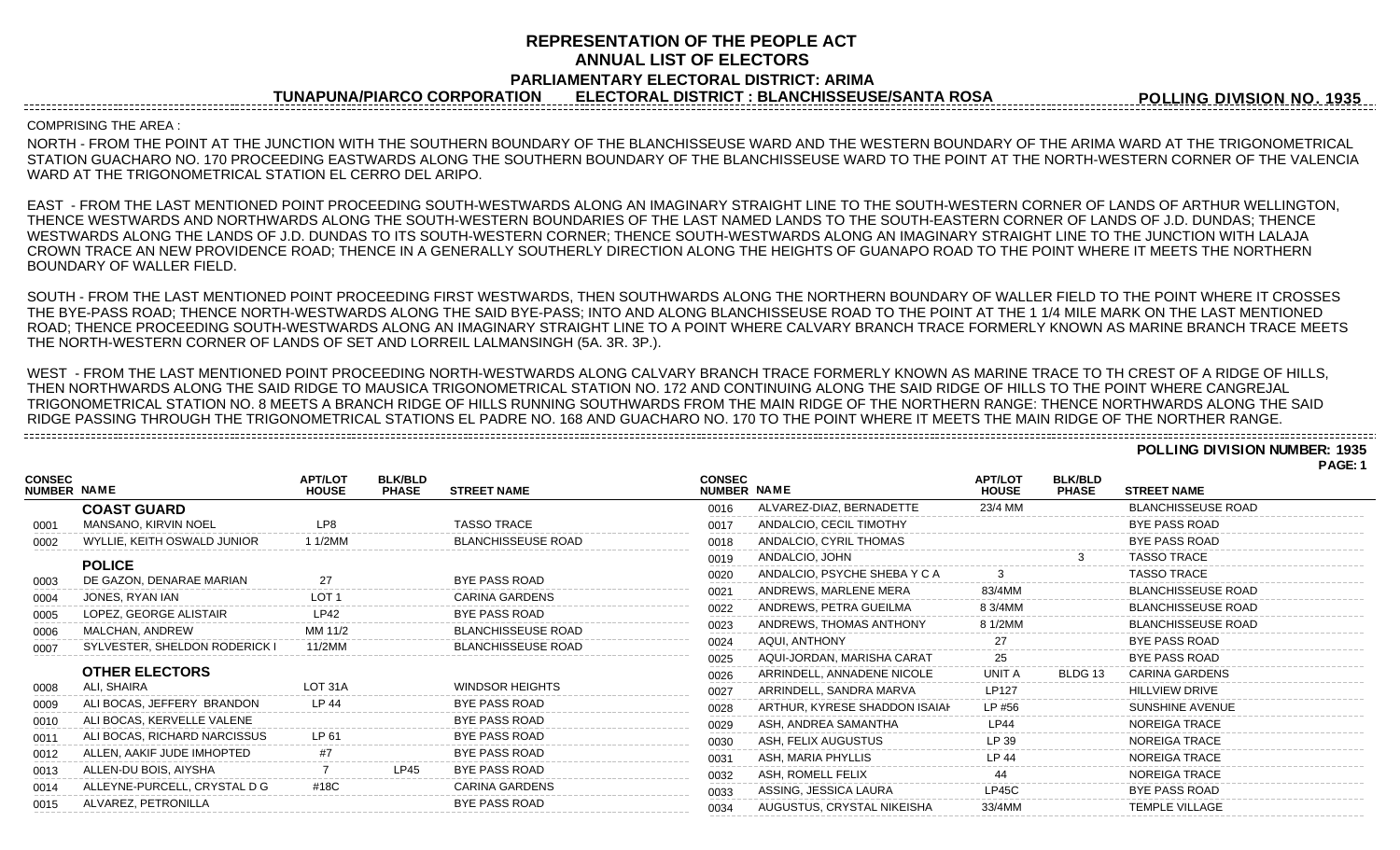|                              |                                   |                                |                                |                           |                              |                                 |                                |                                |                           | <b>PAGE: 2</b> |
|------------------------------|-----------------------------------|--------------------------------|--------------------------------|---------------------------|------------------------------|---------------------------------|--------------------------------|--------------------------------|---------------------------|----------------|
| <b>CONSEC</b><br>NUMBER NAME |                                   | <b>APT/LOT</b><br><b>HOUSE</b> | <b>BLK/BLD</b><br><b>PHASE</b> | <b>STREET NAME</b>        | <b>CONSEC</b><br>NUMBER NAME |                                 | <b>APT/LOT</b><br><b>HOUSE</b> | <b>BLK/BLD</b><br><b>PHASE</b> | <b>STREET NAME</b>        |                |
| 0035                         | AUSTIN, LEW LEE KIM LOUIS         |                                |                                | <b>WINDSOR HEIGHTS</b>    | 0079                         | <b>BLANC, SHANICIA LEE</b>      | LP 26                          |                                | <b>HILLVIEW DRIVE</b>     |                |
| 0036                         | AUSTIN, XAVIER AMYLEE             |                                |                                | <b>WINDSOR HEIGHTS</b>    | 0080                         | BLANC, TED DEVON                | LP26                           |                                | <b>HILLVIEW DRIVE</b>     |                |
| 0037                         | BABB, KENDALL JASON               | 8 6G                           |                                | CAMBOULAY BOULEVARD       | 0081                         | BLANC-BOUCAUD, ISIDORA          | LP26                           |                                | <b>HILLVIEW DRIVE</b>     |                |
| 0038                         | BABOOLAL-CARTER, LISA-ANN A C     | 7                              |                                | <b>HILLVIEW DRIVE</b>     | 0082                         | BLANC-SYLVESTER, GENNAVER       |                                |                                | <b>BYE PASS ROAD</b>      |                |
| 0039                         | BAKSH, ZORIDA                     |                                |                                | <b>HILLVIEW DRIVE</b>     | 0083                         | <b>BONAIR, BONIE</b>            | LP39                           |                                | <b>BYE PASS ROAD</b>      |                |
| 0040                         | BALGOBIN-OTTLEY, GAIL VEDA        | -8                             |                                | <b>WINDSOR HEIGHTS</b>    | 0084                         | BONAIR, LESLIE-ANN JENEILLE     | LP 39                          |                                | <b>BYE PASS ROAD</b>      |                |
| 0041                         | BALKARAN, POURANMAL               | MM31/2                         |                                | <b>VERDANT VALE</b>       | 0085                         | BONAIR, OLIEN                   | LP39                           |                                | <b>BYE PASS ROAD</b>      |                |
| 0042                         | BALKARAN, VIANNA                  | 3 % MM                         |                                | <b>TEMPLE VILLAGE</b>     | 0086                         | BONEO, JAMES                    |                                |                                | <b>BYE PASS ROAD</b>      |                |
| 0043                         | BALKARAN, VISHANA                 | LP 104                         |                                | <b>TEMPLE VILLAGE</b>     | 0087                         | BOODOO, DEODATH                 | $3\frac{3}{4}$ MM              |                                | <b>TEMPLE VILLAGE</b>     |                |
| 0044                         | BANDOO, BRIAN DEV                 | 11/2MM                         |                                | <b>BLANCHISSEUSE ROAD</b> | 0088                         | BORNEO, ALLISON AVRIL           | LP39                           |                                | <b>BYE PASS ROAD</b>      |                |
| 0045                         | BANDOO, SUSAN FABIANA             | 11/2MM                         |                                | <b>BLANCHISSEUSE ROAD</b> | 0089                         | BORNEO, ANSLEM                  | 1 1/4 MM                       |                                | <b>BYE PASS ROAD</b>      |                |
| 0046                         | BAPTISTE, ELIZABETH ALLISON       | <b>LP72</b>                    |                                | <b>BLANCHISSEUSE ROAD</b> | 0090                         | BORNEO, CHRISTINE               | LP39                           |                                | <b>BYE PASS ROAD</b>      |                |
| 0047                         | BARRAN, SHIVANAND HIMCHAND        | $MM2\frac{1}{2}$               |                                | <b>BLANCHISSEUSE ROAD</b> | 0091                         | BORNEO, JENNIFER LISA           |                                | LP 39                          | <b>BYE PASS ROAD</b>      |                |
| 0048                         | BASTALDO, BRANDON ACKEL HOLL      | 1 1/4 MM                       |                                | <b>BLANCHISSEUSE ROAD</b> | 0092                         | BORNEO, JIMMY JOSEPH            | LP39                           |                                | <b>BYE PASS ROAD</b>      |                |
| 0049                         | BECKLES, AVIAN                    | 11/2MM                         |                                | <b>BLANCHISSEUSE ROAD</b> | 0093                         | BRIDGELAL-KADOO, MAYA KIMBERI   | LP39                           |                                | NOREIGA TRACE             |                |
| 0050                         | BECKLES, NEIL MARVIN              |                                | 1 1/2MM                        | <b>BLANCHISSEUSE ROAD</b> | 0094                         | BRUNO-LOPEZ, BERNADETTE CLAIF   | LP42                           |                                | <b>BYE PASS ROAD</b>      |                |
| 0051                         | BEHARRY, KHRISTAL EDEN            | LP 46                          |                                | <b>NOREIGA TRACE</b>      | 0095                         | <b>BRUSCO, ALBERT</b>           | LP 92                          |                                | <b>BLANCHISSEUSE ROAD</b> |                |
| 0052                         | BELFAST, KERVIN REX               | LP 53                          |                                | <b>BYE PASS ROAD</b>      | 0096                         | <b>BURGESS, ALICIA MARGARET</b> | LP39                           |                                | <b>BYE PASS ROAD</b>      |                |
| 0053                         | BENNETT, GABRIEL JOHN             | LP42                           |                                | <b>BYE PASS ROAD</b>      | 0097                         | BURGESS, ALTHEA ALANA           | 39                             |                                | <b>BYE PASS ROAD</b>      |                |
| 0054                         | BENNETT, JHARICIA ANNA-PAXTON     | LP 42                          |                                | BYE PASS ROAD             | 0098                         | BYNOE, JARED ANTHONY            | #7                             |                                | <b>WINDSOR HEIGHTS</b>    |                |
| 0055                         | BENNETT, ROBERTA ARDELIA          | LP42                           |                                | <b>BYE PASS ROAD</b>      | 0099                         | BYNOE, NEIL RUDOLPH             |                                | 7                              | <b>WINDSOR HEIGHTS</b>    |                |
| 0056                         | BENNETT, STEVENSON MOHAMED        | LP 42                          |                                | BYE PASS ROAD             | 0100                         | BYNOE, VERTRA WENDY             |                                | 7                              | <b>WINDSOR HEIGHTS</b>    |                |
| 0057                         | BERNARD, KERWIN DARRON            | 1 1/2MM                        | LP 62                          | <b>EMERALD DRIVE</b>      | 0101                         | CABRALIS, ANTONIA               |                                |                                | LALAJA ROAD               |                |
| 0058                         | <b>BESSON, LIBERT</b>             | 1 1/2MM                        | LP 51                          | <b>WILSON STREET</b>      | 0102                         | CABRALIS, CLINT ANDREW SAMUE    | 2 1/4 MM                       | LP 78                          | <b>BLANCHISSEUSE ROAD</b> |                |
| 0059                         | BEST, JILLIECIA ANN-MARIE         | LP 46                          |                                | <b>BYE PASS ROAD</b>      | 0103                         | CABRALIS, ERICA                 | LP1/45                         |                                | <b>BYE PASS ROAD</b>      |                |
| 0060                         | BHAWANIE, DAREN RISHI RAWLE       | 4MM                            |                                | <b>VERDANT VALE</b>       | 0104                         | CABRALIS, HAMILTON RAPHAEL      |                                |                                | LALAJA ROAD               |                |
| 0061                         | BISSESSAR, BOB                    | 43/4 MM                        |                                | <b>BLANCHISSEUSE ROAD</b> | 0105                         | CABRALIS, HELEN ANN             | 2 1/4 MM                       |                                | <b>BLANCHISSEUSE ROAD</b> |                |
| 0062                         | BISSESSAR, DAVIS                  | MM <sub>5</sub>                |                                | <b>BLANCHISSEUSE ROAD</b> | 0106                         | CABRALIS, JEU SANT              | LP83                           |                                | <b>BLANCHISSEUSE ROAD</b> |                |
| 0063                         | BISSESSAR, JASON                  | 4 3/4 MM                       |                                | <b>BLANCHISSEUSE ROAD</b> | 0107                         | CABRALIS, QUINTIN               |                                |                                | <b>BYE PASS ROAD</b>      |                |
| 0064                         | BISSESSAR, KIMRAJ                 | MM <sub>5</sub>                |                                | <b>BLANCHISSEUSE ROAD</b> | 0108                         | CABRALIS, RAPHAEL GERALD        |                                |                                | LALAJA ROAD               |                |
| 0065                         | BISSESSAR, KIMRAY                 | 5MM                            |                                | <b>BLANCHISSEUSE ROAD</b> | 0109                         | CABRALIS-LIVERPOOL, COREEN JU   | 23                             |                                | <b>NOREIGA TRACE</b>      |                |
| 0066                         | BISSESSAR, MARY                   | 43/4MM                         |                                | <b>BLANCHISSEUSE ROAD</b> | 0110                         | CALDERON, FLORENCA IDA          | $1\frac{1}{2}$ MM              |                                | <b>BLANCHISSEUSE ROAD</b> |                |
| 0067                         | BISSESSAR, MULCHAND               | MM43/4                         |                                | <b>BLANCHISSEUSE ROAD</b> | 0111                         | CALDERON, KENNY DANIEL          | MP 11/2                        |                                | <b>BLANCHISSEUSE ROAD</b> |                |
| 0068                         | BISSESSAR, PHULCHAN BRAMADAT      | 5 ML                           |                                | <b>BLANCHISSEUSE ROAD</b> | 0112                         | CALDERON, MOLLY FLORRIE         | 11/2MM                         |                                | <b>BLANCHISSEUSE ROAD</b> |                |
| 0069                         | <b>BISSESSAR, SARAH DORA</b>      | #4¾ MM                         |                                | <b>BLANCHISSEUSE ROAD</b> | 0113                         | CALSADILLA, NOEL                | LP49                           |                                | <b>BYE PASS ROAD</b>      |                |
| 0070                         | <b>BISSESSAR, SHANTIE SUMATIE</b> | 4 3/4MM                        |                                | <b>BLANCHISSEUSE ROAD</b> | 0114                         | CAMPBELL, ANNETTE HELENA        | M 1/2                          |                                | SUNSHINE AVENUE           |                |
| 0071                         | <b>BLANC, ANDREW</b>              |                                |                                | <b>HILLVIEW DRIVE</b>     | 0115                         | CAPRIETTA, VICTORIA             | 11/2MM                         |                                | <b>WILSON STREET</b>      |                |
| 0072                         | <b>BLANC, ANTON DARION</b>        | LP 26                          |                                | <b>HILLVIEW DRIVE</b>     | 0116                         | CARMONA, KEN KENRICK CARLTON    | LP A106                        | $3\frac{3}{4}$                 | <b>BLANCHISSEUSE ROAD</b> |                |
| 0073                         | BLANC, CLARISSA OPHELIA           | #26                            |                                | <b>HILLVIEW DRIVE</b>     | 0117                         | CARTER, DYLAN MIKHAIL           | #7                             |                                | <b>HILLVIEW DRIVE</b>     |                |
| 0074                         | <b>BLANC, CRYSTAL</b>             | <b>LP26</b>                    |                                | <b>HILLVIEW DRIVE</b>     | 0118                         | CARTER, GREGORY                 | 3                              |                                | <b>HILLVIEW DRIVE</b>     |                |
| 0075                         | <b>BLANC, ENID</b>                | LP26                           |                                | <b>BYE PASS ROAD</b>      | 0119                         | <b>CASSIDY, IRWIN WILLIS</b>    | <b>LOT 21</b>                  |                                | <b>BYE PASS ROAD</b>      |                |
| 0076                         | BLANC, JASON NONNA KEVON          |                                | LP26                           | <b>BYE PASS ROAD</b>      | 0120                         | CASSIDY, JOHN IRWIN             | LOT <sub>21</sub>              |                                | BYE PASS ROAD             |                |
| 0077                         | <b>BLANC, JESSICA GAIL</b>        |                                | LP 26                          | <b>HILLVIEW DRIVE</b>     | 0121                         | CASSIDY, JUDITH                 | LP21                           |                                | <b>BYE PASS ROAD</b>      |                |
| 0078                         | <b>BLANC, MICHELLE NATASHA</b>    |                                |                                | <b>BYE PASS ROAD</b>      | 0122                         | CASSIDY, NATASHA MAGRETTA       | 21                             |                                | <b>BYE PASS ROAD</b>      |                |
|                              |                                   |                                |                                |                           |                              |                                 |                                |                                |                           |                |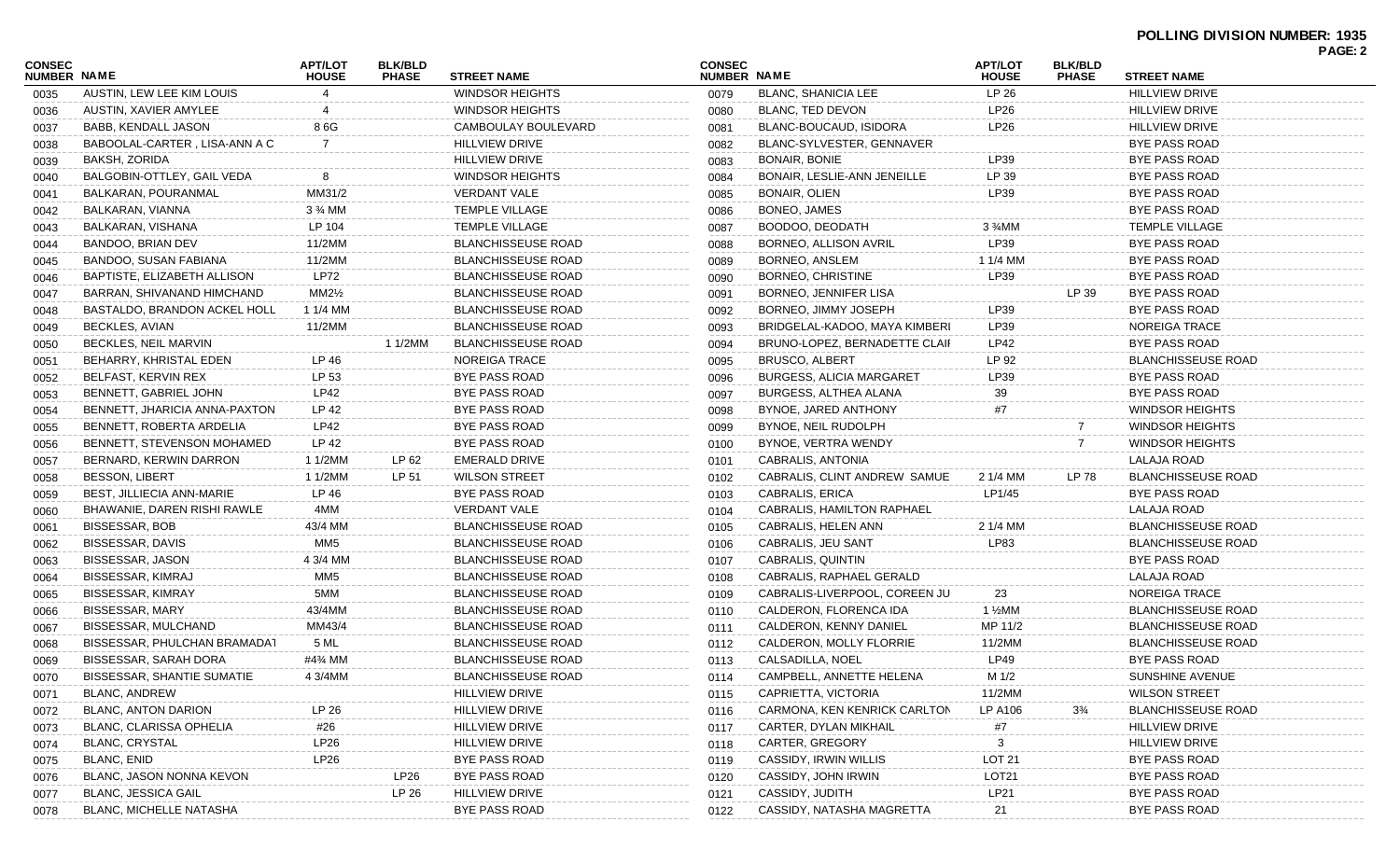| <b>CONSEC</b><br><b>NUMBER NAME</b> |                                  | <b>APT/LOT</b><br><b>HOUSE</b> | <b>BLK/BLD</b><br><b>PHASE</b> | <b>STREET NAME</b>              | <b>CONSEC</b><br>NUMBER NAME |                                | <b>APT/LOT</b><br><b>HOUSE</b> | <b>BLK/BLD</b><br><b>PHASE</b> | <b>STREET NAME</b>        |  |
|-------------------------------------|----------------------------------|--------------------------------|--------------------------------|---------------------------------|------------------------------|--------------------------------|--------------------------------|--------------------------------|---------------------------|--|
| 0123                                | CASSIDY, STARLENE ROSELLA        | <b>LP48</b>                    |                                | <b>BYE PASS ROAD</b>            | 0167                         | CIPRIANI CASTILLO, TRAMAINE C  | LP 45                          |                                | NOREIGA TRACE             |  |
| 0124                                | CASTILLO, ANTHONY EMANUEL        | ML 6                           |                                | <b>BLANCHISSEUSE ROAD</b>       | 0168                         | <b>CLARKE, ASHTON PRESLEY</b>  | MM11/2                         |                                | <b>BLANCHISSEUSE ROAD</b> |  |
| 0125                                | CASTILLO, CHRISTON CORNELIUS     | #34                            |                                | NOREIGA TRACE                   | 0169                         | CLARKE, DIANNE                 | <b>LP27</b>                    |                                | <b>BYE PASS ROAD</b>      |  |
| 0126                                | CASTILLO, DEBORAH MARIE          | LP6                            |                                | <b>MATURITA TRACE EXTENSION</b> | 0170                         | CLUNIS, CALIS                  |                                |                                | <b>BYE PASS ROAD</b>      |  |
| 0127                                | CASTILLO, DOMINIC ARTHUR         |                                | LP34                           | NOREIGA TRACE                   | 0171                         | COATES, LEO                    |                                |                                | BYE PASS ROAD             |  |
| 0128                                | CASTILLO, LOUISA                 |                                |                                | <b>BYE PASS ROAD</b>            | 0172                         | COOPER, KWOONTEE PHYLLIS       | <b>MP 11</b>                   |                                | <b>BLANCHISSEUSE ROAD</b> |  |
| 0129                                | CASTILLO, MARGARET               | LP6                            |                                | BYE PASS ROAD                   | 0173                         | CORYAT, ALICIA FELICIA         |                                |                                | BYE PASS ROAD             |  |
| 0130                                | CASTILLO, MAXIMUS                | LPA50                          |                                | <b>MATURITA TRACE EXTENSION</b> | 0174                         | COX, REBECCA ZOE               | LP10                           |                                | <b>TASSO TRACE</b>        |  |
| 0131                                | CASTLE, CINDY EUKLIN             | LP 13                          |                                | <b>TASSO TRACE</b>              | 0175                         | CUMBERBATCH, SHAW-LEE S        | 1 1/4 M M                      |                                | <b>BLANCHISSEUSE ROAD</b> |  |
| 0132                                | CATARIZ RAGBIR, DANIEL LUIS      |                                |                                | <b>WINDSOR HEIGHTS</b>          | 0176                         | D'ABREO, GARVIN KEVIN          | LP 53 MM 1                     |                                | <b>BLANCHISSEUSE ROAD</b> |  |
| 0133                                | CEDENO, NOEL NICOLOS             |                                |                                | <b>LALAJA ROAD</b>              | 0177                         | DABER, AMANDA                  | 3 3/4MM                        | OPP LP 111                     | <b>BLANCHISSEUSE ROAD</b> |  |
| 0134                                | CELESTINE-LOVELACE, NICKELLA F   | 2%MM                           | LP 87                          | <b>BLANCHISSEUSE ROAD</b>       | 0178                         | DABER, HEMRAJIE                | LP104                          |                                | <b>TEMPLE VILLAGE</b>     |  |
| 0135                                | CHADEE, AARON FELIX              | LP 41                          |                                | <b>BYE PASS ROAD</b>            | 0179                         | DABER, MINTRA SAMANTA          | 33/4MM                         |                                | <b>BLANCHISSEUSE ROAD</b> |  |
| 0136                                | CHADEE, MARTHA JULIET            | LP33                           |                                | BYE PASS ROAD                   | 0180                         | DABER, SHIVA STEPHENSON        | 3% MM                          | OPP LP 111                     | <b>BLANCHISSEUSE ROAD</b> |  |
| 0137                                | CHARLES, ALISION SHARMAINE       | 3                              |                                | <b>TASSO TRACE</b>              | 0181                         | DALIP SINGH, RAMESH            | LP #113                        |                                | <b>VERDANT VALE</b>       |  |
| 0138                                | CHARLES, CRYSTAL JACK-EE         |                                | 3                              | <b>TASSO TRACE</b>              | 0182                         | DALIPSINGH, CHRISTIAN ANTONIO  | LP 113                         |                                | <b>VERDANT VALE</b>       |  |
| 0139                                | CHARLES, DANIEL                  | LOT <sub>29</sub>              |                                | BYE PASS ROAD                   | 0183                         | DANDRADE, ANN                  | LP48                           |                                | <b>BYE PASS ROAD</b>      |  |
| 0140                                | CHARLES, DANIEL ISHWAR J         | LP42A                          |                                | <b>BYE PASS ROAD</b>            | 0184                         | DAVIS, NICHOLAS IAN            | LP45C                          |                                | <b>NOREIGA TRACE</b>      |  |
| 0141                                | CHARLES, ELVIN                   | LP 59/1                        | 11/4 M M                       | <b>BLANCHISSEUSE ROAD</b>       | 0185                         | DAVIS, SHERRELLE LEE           | LP45C                          |                                | <b>BYE PASS ROAD</b>      |  |
| 0142                                | CHARLES, KASSIE DANIELA          | LP45                           |                                | NOREIGA TRACE                   | 0186                         | DE FREITAS, DEXTER RICHARDSON  | <b>LP 57A</b>                  |                                | BYE PASS ROAD             |  |
| 0143                                | CHARLES, KYLE JEAN-PAUL          | # 15                           |                                | AROUBABA AVENUE                 | 0187                         | DE FREITAS, TRICIA ROSANNA     | 4 1/2                          |                                | <b>BLANCHISSEUSE ROAD</b> |  |
| 0144                                | CHARLES, LYNETTE                 | 1¼MM                           |                                | <b>BLANCHISSEUSE ROAD</b>       | 0188                         | DE GALE, JOHN TERRANCE         | 11/2MM                         |                                | <b>BLANCHISSEUSE ROAD</b> |  |
| 0145                                | CHARLES, MACHEL MARCUS           |                                | 3                              | <b>TASSO TRACE</b>              | 0189                         | DE LEON, LEANNA CATHERINE      | LP43                           | 23                             | <b>BYE PASS ROAD</b>      |  |
| 0146                                | CHARLES, MAHADAYA                | 3¼MM                           | LP106                          | <b>BLANCHISSEUSE ROAD</b>       | 0190                         | DE LEON, MARIA                 | LP 39                          |                                | <b>BYE PASS ROAD</b>      |  |
| 0147                                | CHARLES, NYRON BERNARD           | LP43                           |                                | BYE PASS ROAD                   | 0191                         | DE SILVA, FELICIA              | LP13                           |                                | <b>TASSO TRACE</b>        |  |
| 0148                                | CHARLES, RACQUEL TANA            | 11/4 M M                       |                                | <b>BLANCHISSEUSE ROAD</b>       | 0192                         | DE SILVA, LLOYD                | LP13                           |                                | <b>TASSO TRACE</b>        |  |
| 0149                                | CHARLES, RHEA JANINE             | 15                             |                                | <b>WINDSOR HEIGHTS</b>          | 0193                         | DE SILVA, NIGEL DAVID          | LP 15                          |                                | <b>TASSO TRACE</b>        |  |
| 0150                                | <b>CHARLES, RICHARD</b>          | LP24                           |                                | <b>HILLVIEW DRIVE</b>           | 0194                         | DEAN, CAROL                    |                                |                                | <b>BYE PASS ROAD</b>      |  |
| 0151                                | <b>CHARLES, STEPHANIE RACHEL</b> | LP45                           |                                | BYE PASS ROAD                   | 0195                         | DEEN, RICHARD                  | LP 40                          |                                | BYE PASS ROAD             |  |
| 0152                                | CHARLES, TRACEY NICOLE           | LP45                           |                                | NOREIGA TRACE                   | 0196                         | DEMPSTER, BEVERLEY             | 19A                            |                                | AROUBABA AVENUE           |  |
| 0153                                | <b>CHARLES, TREVOR RICARDO</b>   | LP45                           |                                | <b>BYE PASS ROAD</b>            | 0197                         | DEOSARAN, ANIL ROHAN           | LP 66                          | 11/2 M M                       | <b>BLANCHISSEUSE ROAD</b> |  |
| 0154                                | <b>CHARLES, TRINNIS</b>          | LP29                           |                                | <b>BYE PASS ROAD</b>            | 0198                         | DES VIGNES, WHITNEY KIMBERLY J | 1 1/2 MM                       |                                | <b>BLANCHISSEUSE ROAD</b> |  |
| 0155                                | <b>CHARLES, TYRON HAKEEM</b>     | <b>LP73</b>                    |                                | <b>INTAKE TRACE</b>             | 0199                         | DHANIRAM, CHARISMA RACHEL TAI  | <b>LP A64</b>                  |                                | <b>WILSON STREET</b>      |  |
| 0156                                | CHARLES, WAYNE HERMAN            |                                | 1 1/4MM                        | <b>BLANCHISSEUSE ROAD</b>       | 0200                         | DHANIRAM, HELEN                | LPA64                          |                                | <b>WILSON STREET</b>      |  |
| 0157                                | CHARLES-ANDALCIO, ELIZE C        | 3                              |                                | <b>TASSO TRACE</b>              | 0201                         | DHANIRAM, REECE GABRIEL JULIO  | LOT <sub>17</sub>              |                                | <b>WILSON STREET</b>      |  |
| 0158                                | CHEVALIER, MC QUEEN              | LP38                           |                                | BYE PASS ROAD                   | 0202                         | DHANIRAM, THOMAS               | LOT17                          |                                | BLANCHISSEUSE ROAD        |  |
| 0159                                | CHIN, CHELSEA ANTONIA NADINE     | LP 38                          |                                | <b>BYE PASS ROAD</b>            | 0203                         | DHANIRAM, TIFFANY HEATHER S    | LP 64                          |                                | <b>WILSON STREET</b>      |  |
| 0160                                | CHIN, LARRY                      | LP38                           |                                | <b>BYE PASS ROAD</b>            | 0204                         | DHANIRAM, TYREL THOMAS         | LOT <sub>17</sub>              |                                | <b>WILSON STREET</b>      |  |
| 0161                                | CHIN, LE-ANN RACHEAL             | LP38                           |                                | BYE PASS ROAD                   | 0205                         | DIAZ, ADRIAN DEXTER            | LP 92                          |                                | <b>BLANCHISSEUSE ROAD</b> |  |
| 0162                                | CIPRIANI, ALEXANDER ANTHONY      | LP45                           |                                | <b>BYE PASS ROAD</b>            | 0206                         | DIAZ-ARTHUR, NATASHA M         | 11/2MM                         |                                | SUNSHINE AVENUE           |  |
|                                     | CIPRIANI, JOSANNE ELIZABETH      | LP45                           |                                | <b>NOREIGA TRACE</b>            | 0207                         | DOLABAILLE, NORBERT            | LP43                           |                                | <b>BYE PASS ROAD</b>      |  |
| 0163                                | CIPRIANI, MARTIN MARLON          | LP39                           |                                | <b>BYE PASS ROAD</b>            | 0208                         | DUFEAL, ALICEY LAURELIN        | LP#12B                         |                                | <b>TASSO TRACE</b>        |  |
| 0164                                | CIPRIANI, PETER CLAVER           | LP36                           |                                | <b>BYE PASS ROAD</b>            | 0209                         | DUFEAL, EVIN GLENN             | LP 13                          |                                | <b>TASSO TRACE</b>        |  |
| 0165                                | CIPRIANI, STEPHEN                |                                |                                | <b>NOREIGA TRACE</b>            |                              | DUFEAL, JOVAN EVIN             | <b>LP 12B</b>                  |                                | <b>TASSO TRACE</b>        |  |
| 0166                                |                                  | 36                             |                                |                                 | 0210                         |                                |                                |                                |                           |  |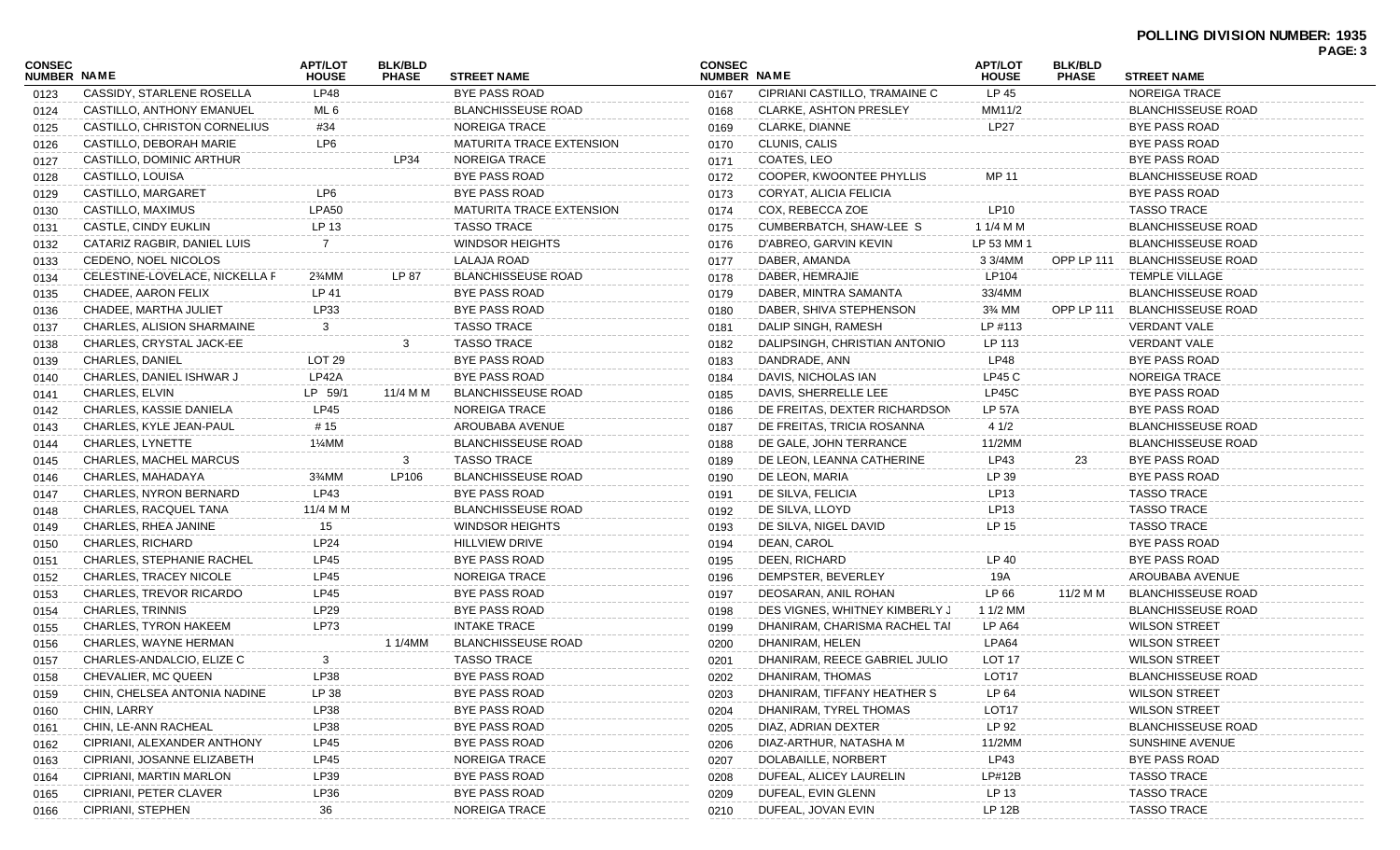|                              |                                |                                |                                |                           |                              |                                 |                                |                                |                                 | PAGE: 4 |
|------------------------------|--------------------------------|--------------------------------|--------------------------------|---------------------------|------------------------------|---------------------------------|--------------------------------|--------------------------------|---------------------------------|---------|
| <b>CONSEC</b><br>NUMBER NAME |                                | <b>APT/LOT</b><br><b>HOUSE</b> | <b>BLK/BLD</b><br><b>PHASE</b> | <b>STREET NAME</b>        | <b>CONSEC</b><br>NUMBER NAME |                                 | <b>APT/LOT</b><br><b>HOUSE</b> | <b>BLK/BLD</b><br><b>PHASE</b> | <b>STREET NAME</b>              |         |
| 0211                         | DUFEAL, STACY                  | LP13                           |                                | <b>TASSO TRACE</b>        | 0255                         | <b>GOKOOL, PREMATEE</b>         | 33                             |                                | BYE PASS ROAD                   |         |
| 0212                         | DYER, KARFELE JOSHUA BENJAMIN  | 11/2MM                         |                                | <b>BLANCHISSEUSE ROAD</b> | 0256                         | GOMES, OSWALD                   | 21/2MM                         |                                | <b>BLANCHISSEUSE ROAD</b>       |         |
| 0213                         | DYER, KYLE SIMBA BURT          | 1 1/2MM                        |                                | <b>BLANCHISSEUSE ROAD</b> | 0257                         | GOMEZ, FAITH MEGAN              | LOT <sub>13</sub>              | LP C 26                        | <b>HILLVIEW DRIVE</b>           |         |
| 0214                         | DYER, SANDRA                   | MM11/2                         |                                | <b>BLANCHISSEUSE ROAD</b> | 0258                         | GONZALES, GISELLE ELIZABETH     | LP <sub>27</sub>               |                                | <b>HILLVIEW DRIVE</b>           |         |
| 0215                         | DYER, SCHERILLE GEOVANA RUTH   | LP 50                          |                                | <b>BLANCHISSEUSE ROAD</b> | 0259                         | GONZALES, JOHN                  | 2MM                            |                                | <b>BLANCHISSEUSE ROAD</b>       |         |
| 0216                         | EDWARDS, HAYDEN GERSHOM        | LP 60                          |                                | <b>BLANCHISSEUSE ROAD</b> | 0260                         | GONZALES, KADEISHA TESHA        | LP52                           |                                | SUNSHINE AVENUE                 |         |
| 0217                         | ELDER, CYD DIANN               | 1½MM                           |                                | <b>BLANCHISSEUSE ROAD</b> | 0261                         | GOPEECHAND, LARRY HEMANT        | #31                            |                                | <b>WINDSOR HEIGHTS</b>          |         |
| 0218                         | ELIGON, EUGENIO SIMEON         | LOT <sub>21</sub>              |                                | BYE PASS ROAD             | 0262                         | GORDON-CASTILLO, NATASHA J L    |                                | 34                             | NOREIGA TRACE                   |         |
| 0219                         | EMMANUEL, ERIC PAUL            | LP 46                          |                                | BYE PASS ROAD             | 0263                         | <b>GRANDERSON, SHAE ANTHONY</b> | LOT 7                          |                                | BYE PASS ROAD                   |         |
| 0220                         | FARINAH, PORTIA MELINA MARIAH  | LP 39                          |                                | NOREIGA TRACE             | 0264                         | GUERRA, DEXTER                  | LP <sub>26</sub>               |                                | <b>HILLVIEW DRIVE</b>           |         |
| 0221                         | FARRIER, RAFFIE STEVE          | 31/2MM                         |                                | <b>TEMPLE VILLAGE</b>     | 0265                         | GUERRA, FRANCIS                 | LP <sub>24</sub>               |                                | <b>HILLVIEW DRIVE</b>           |         |
| 0222                         | FARRIER-TOOLSIE, VENA AISHA    | 3 1/2MM                        | LP104                          | <b>TEMPLE VILLAGE</b>     | 0266                         | HALL, FRANKLYN GLEN             | LP5                            |                                | <b>MATURITA TRACE EXTENSION</b> |         |
| 0223                         | FLETCHER, TALIB CARLYSE        |                                | 4 3/4MM                        | <b>BLANCHISSEUSE ROAD</b> | 0267                         | HARRICHARAN, FARISHA            | 63/4MM                         |                                | <b>BLANCHISSEUSE ROAD</b>       |         |
| 0224                         | FODERINGHAM, JUDY ROSALIND     | 1MM LP53                       |                                | <b>BLANCHISSEUSE ROAD</b> | 0268                         | HARRICHARAN, JOAN GERALDINE     |                                | 4 1/2MM                        | <b>BLANCHISSEUSE ROAD</b>       |         |
| 0225                         | FODERINGHAM, MARK ANDREW       | 1 MM                           |                                | BYE PASS ROAD             | 0269                         | HARRICHARAN, JORI ROY GERARD    | 4 %MM                          |                                | <b>BLANCHISSEUSE ROAD</b>       |         |
| 0226                         | <b>FORDE, MICHAEL</b>          | LP 45                          |                                | <b>BYE PASS ROAD</b>      | 0270                         | HARRICHARAN, RAMJIT             | 4½MM                           |                                | <b>BLANCHISSEUSE ROAD</b>       |         |
| 0227                         | FORDE-EMBRY, PATRICIA          |                                |                                | <b>BYE PASS ROAD</b>      | 0271                         | HARRICHARAN, RAYMOND DAVE       | 63/4MM                         |                                | <b>BLANCHISSEUSE ROAD</b>       |         |
| 0228                         | FORTUNE-ROLLOCK, CAMILLE       |                                |                                | <b>TASSO TRACE</b>        | 0272                         | HARRICHARAN, ROY PARISRAM       | 41/2MM                         |                                | <b>BLANCHISSEUSE ROAD</b>       |         |
| 0229                         | <b>FRANCIS, ALBERT LEO</b>     | LP 78                          | 23/4                           | <b>BLANCHISSEUSE ROAD</b> | 0273                         | HARRICHARAN, SHEILA             | MM 63/4                        |                                | <b>BLANCHISSEUSE ROAD</b>       |         |
| 0230                         | <b>FRANCIS, CHRISTOPHER</b>    | 21/4 M M                       |                                | <b>BLANCHISSEUSE ROAD</b> | 0274                         | HARRICHARAN, TOTA               | 4.½MM                          |                                | <b>BLANCHISSEUSE ROAD</b>       |         |
| 0231                         | <b>FRANCIS, ORILLA</b>         |                                |                                | LALAJA ROAD               | 0275                         | HARRIPAUL, RAY NORMAN           | 3                              |                                | <b>WINDSOR HEIGHTS</b>          |         |
| 0232                         | <b>FRANCIS, TIMMICA TIFFON</b> | 2 %MM                          | LP 78                          | <b>BLANCHISSEUSE ROAD</b> | 0276                         | HAYNES, MEYRICKA KARLEAN        | LOT 7                          |                                | <b>MARCUS PARK</b>              |         |
| 0233                         | FRANCIS, VERONICA SHARON       | LP 50                          |                                | <b>BYE PASS ROAD</b>      | 0277                         | HERNANDEZ, JANE                 | LP39                           |                                | BYE PASS ROAD                   |         |
| 0234                         | FRANCIS-DYER, TIFFANY TRAMAINI | LP 78                          |                                | <b>BLANCHISSEUSE ROAD</b> | 0278                         | HERNANDEZ, JASON                | LP <sub>26</sub>               |                                | <b>HILLVIEW DRIVE</b>           |         |
| 0235                         | FRANCO, ESTHER                 |                                |                                | <b>BLANCHISSEUSE ROAD</b> | 0279                         | HERNANDEZ, JENISSA CHERISE      | $1\frac{1}{2}$ MM              |                                | <b>WILSON STREET</b>            |         |
| 0236                         | FUENTES, LEANDRO DAVID         | 2MM                            |                                | <b>INTAKE TRACE</b>       | 0280                         | HERNANDEZ, JOHN                 | LP7                            |                                | BYE PASS ROAD                   |         |
| 0237                         | FUENTES, STEPHANIE FARLON      |                                |                                | <b>INTAKE TRACE</b>       | 0281                         | HERNANDEZ, RONALD               |                                |                                | <b>HILLVIEW DRIVE</b>           |         |
| 0238                         | GADAR, CATRINA MERCEDES        | LP 45                          |                                | NOREIGA TRACE             | 0282                         | HERNANDEZ, RONALD BRIAN         | LP 26                          |                                | <b>HILLVIEW DRIVE</b>           |         |
| 0239                         | GADAR, GISELLE LUCINDA         | LP45                           |                                | <b>BYE PASS ROAD</b>      | 0283                         | HERNANDEZ, RONNIE IGNACIO       | LP113                          |                                | <b>BLANCHISSEUSE ROAD</b>       |         |
| 0240                         | GADAR, MAGDLENE                | LP45                           |                                | BYE PASS ROAD             | 0284                         | HERNANDEZ, WENDY ELIZABETH      |                                |                                | <b>HILLVIEW DRIVE</b>           |         |
| 0241                         | GADAR, MELLISSA CATRINA        | LP45                           |                                | BYE PASS ROAD             | 0285                         | HERNANDEZ-CIPRIANI, JOSEPHINE   | LP 39                          |                                | BYE PASS ROAD                   |         |
| 0242                         | GADAR, SABRINA TRACEY          | LP45                           |                                | <b>BYE PASS ROAD</b>      | 0286                         | HERRERA, ELIZABETH              | 36                             |                                | BYE PASS ROAD                   |         |
| 0243                         | GADAR, SYLVIA SIMONE           | LP 45                          |                                | <b>BYE PASS ROAD</b>      | 0287                         | <b>HERRERA, GLEN NICK</b>       | <b>LP36</b>                    |                                | BYE PASS ROAD                   |         |
| 0244                         | GADAR-LYNCH, TERRIANN MARIA    | LP45                           |                                | BYE PASS ROAD             | 0288                         | HERRERA, MARCELINE MARCIA       | 36                             |                                | BYE PASS ROAD                   |         |
| 0245                         | <b>GARCIA, LUCY</b>            | 15                             |                                | <b>WINDSOR HEIGHTS</b>    | 0289                         | HING QUEE, ANSLEM               | <b>LP27</b>                    |                                | <b>BYE PASS ROAD</b>            |         |
| 0246                         | <b>GARCIA, TREVOR</b>          | 15                             |                                | WINDSOR HEIGHTS           | 0290                         | HING QUEE, ANTON                |                                | LP 27                          | BYE PASS ROAD                   |         |
|                              | GITTENS, AKIM ADRIAN           | LP 41                          |                                | <b>BYE PASS ROAD</b>      |                              | HING QUEE, ANTONIA              | LP 27                          |                                | <b>BYE PASS ROAD</b>            |         |
| 0247<br>0248                 | GOGAN, DONICIA                 |                                | LP28                           | <b>BYE PASS ROAD</b>      | 0291                         | HING QUEE, CLINT WADE           |                                | <b>LP27</b>                    | <b>BYE PASS ROAD</b>            |         |
|                              | GOKOOL, ANNE                   | LP36                           |                                | <b>BYE PASS ROAD</b>      | 0292                         | HING QUEE, JANE                 |                                |                                | <b>BYE PASS ROAD</b>            |         |
| 0249                         | GOKOOL, CLEMENTINA             | 36                             |                                | <b>BYE PASS ROAD</b>      | 0293                         | HING QUEE-ROBINSON, KEISHA T    | 27<br>$27\,$                   |                                | <b>BYE PASS ROAD</b>            |         |
| 0250                         | GOKOOL, ERROL ANTHONY          |                                |                                | <b>BYE PASS ROAD</b>      | 0294                         | HOPLEY, CURLON SEON             | 7                              |                                | <b>MARCUS PARK</b>              |         |
| 0251                         | GOKOOL, FELIX                  |                                |                                | <b>BYE PASS ROAD</b>      | 0295                         | HORSFORD, ALICIA GERMAINE       |                                |                                | <b>HILLVIEW DRIVE</b>           |         |
| 0252                         |                                | 36<br>LP36                     |                                |                           | 0296                         | HORSFORD, AUGUSTINA RITA        | 26                             |                                |                                 |         |
| 0253                         | GOKOOL, FELIX JUNIOR           |                                |                                | <b>BYE PASS ROAD</b>      | 0297                         |                                 | LP <sub>24</sub>               |                                | <b>HILLVIEW DRIVE</b>           |         |
| 0254                         | GOKOOL, MELISSA RHEA           | LP36                           |                                | <b>BYE PASS ROAD</b>      | 0298                         | HORSFORD, DALE ANTHONY          | LP26                           |                                | HILLVIEW DRIVE                  |         |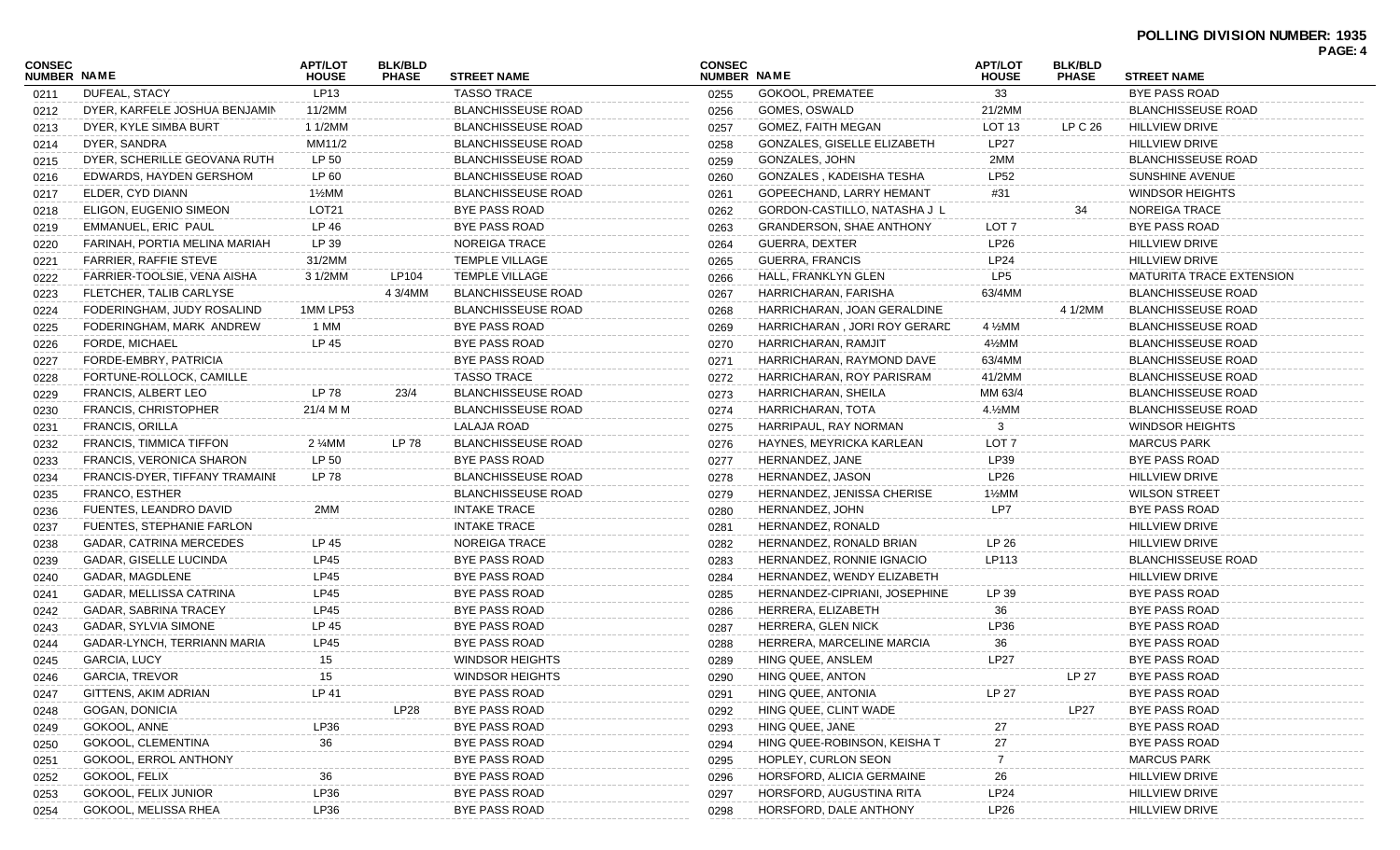|                              |                                |                                |                                |                                 |                              |                                |                                |                                |                                 | . השכו |
|------------------------------|--------------------------------|--------------------------------|--------------------------------|---------------------------------|------------------------------|--------------------------------|--------------------------------|--------------------------------|---------------------------------|--------|
| CONSEC<br><b>NUMBER NAME</b> |                                | <b>APT/LOT</b><br><b>HOUSE</b> | <b>BLK/BLD</b><br><b>PHASE</b> | <b>STREET NAME</b>              | <b>CONSEC</b><br>NUMBER NAME |                                | <b>APT/LOT</b><br><b>HOUSE</b> | <b>BLK/BLD</b><br><b>PHASE</b> | <b>STREET NAME</b>              |        |
| 0299                         | HORSFORD, TOTLYN ANNE          | LP26                           |                                | <b>HILLVIEW DRIVE</b>           | 0343                         | JOSEPH, NIRMAL RAMLAL          | 33/4MM                         |                                | <b>TEMPLE VILLAGE</b>           |        |
| 0300                         | HOULLIER, MATTHEW SLADE        | 1MM                            |                                | <b>BLANCHISSEUSE ROAD</b>       | 0344                         | JULIEN, IGNATIA                | 11/2MM                         |                                | SUNSHINE AVENUE                 |        |
| 0301                         | HUGGINS, DORA DEBORAH          | 11/4MM                         |                                | <b>BLANCHISSEUSE ROAD</b>       | 0345                         | <b>KENNEDY, PATRICK</b>        | 11/2MM                         |                                | <b>BLANCHISSEUSE ROAD</b>       |        |
| 0302                         | HUMPHREY, GERALD GABRIEL       | 11/2 MM                        |                                | <b>BLANCHISSEUSE ROAD</b>       | 0346                         | KHAN, DALE SHAMSHUDEEN GERAI   |                                |                                | <b>WILSON STREET</b>            |        |
| 0303                         | HUSBANDS, GILLIAN LESLIE-ANN   | 2MM                            |                                | <b>INTAKE TRACE</b>             | 0347                         | KINGSTON, JERMALL SEAN         | LP 52                          |                                | <b>MATURITA TRACE EXTENSION</b> |        |
| 0304                         | HYPOLITE, JOSEPH               | LP6                            |                                | <b>HILLVIEW DRIVE</b>           | 0348                         | LA BORDE, SARAH NATASHA        | LP45                           |                                | <b>NOREIGA TRACE</b>            |        |
| 0305                         | <b>HYPOLITE, MARLON MARVIN</b> | LPB <sub>26</sub>              |                                | <b>HILLVIEW DRIVE</b>           | 0349                         | LA BORDE, VALENTINE TREVOR     | LP 45                          |                                | BYE PASS ROAD                   |        |
| 0306                         | JACK-VISSER, ELAINE            |                                | LP32                           | <b>BYE PASS ROAD</b>            | 0350                         | LA BORDE-CHARLES, ANNETTE      | LP45                           |                                | BYE PASS ROAD                   |        |
| 0307                         | JACKSON, CARRAN                | 1 1/4 MM                       |                                | <b>BLANCHISSEUSE ROAD</b>       | 0351                         | LA ROSA, CAMILE BRITNEY        | LP 50                          | 63                             | SUNSHINE AVENUE                 |        |
| 0308                         | JACKSON, DAMIAN DANIEL         | LP 10                          |                                | <b>TASSO TRACE</b>              | 0352                         | LA ROSA, KESTER                | 1½MM                           |                                | <b>BLANCHISSEUSE ROAD</b>       |        |
| 0309                         | JACKSON, DAVID ANTON KARLIN    | 1½MM                           |                                | <b>BLANCHISSEUSE ROAD</b>       | 0353                         | LA ROSA, MC ALISTER JOHNNY JR  | 1½MM                           |                                | <b>BLANCHISSEUSE ROAD</b>       |        |
| 0310                         | JACKSON, JAMIE MYRA            | 33                             |                                | <b>BYE PASS ROAD</b>            | 0354                         | LAIKHRAM, RENOLD               | MM 11/2                        |                                | <b>BLANCHISSEUSE ROAD</b>       |        |
| 0311                         | JACKSON, KERRON MARTIN         | 33                             |                                | <b>BYE PASS ROAD</b>            | 0355                         | LAKHIRAM, PHOUL POONIE         | 4 1/2MM                        |                                | <b>BLANCHISSEUSE ROAD</b>       |        |
| 0312                         | JACKSON, MATTHEW KESTER        |                                | <b>LP40</b>                    | <b>BYE PASS ROAD</b>            | 0356                         | LAVIA, AMOS JETHRO             | 1 1/2MM                        | LP 65                          | <b>BLANCHISSEUSE ROAD</b>       |        |
| 0313                         | JACKSON, SEAN NIGEL            |                                |                                | <b>TASSO TRACE</b>              | 0357                         | LEE QUAY-REYES, HELEN QULYN    | 33                             |                                | <b>BYE PASS ROAD</b>            |        |
| 0314                         | JACKSON, TEVIN KEITH           | LP45                           |                                | <b>NOREIGA TRACE</b>            | 0358                         | LEMET, SHERINE NICKY           | 43/4MM                         |                                | <b>BLANCHISSEUSE ROAD</b>       |        |
| 0315                         | JAMES, ALLAN JUNIOR            | <b>LP59</b>                    |                                | <b>BYE PASS ROAD</b>            | 0359                         | LEMO, POONRIKA                 | LOT <sub>25</sub>              |                                | <b>BYE PASS ROAD</b>            |        |
| 0316                         | JAMES, DOREEN                  | MM1/2                          |                                | <b>BLANCHISSEUSE ROAD</b>       | 0360                         | LEMO, RODNEY REMMIE            | #25.LP 45                      |                                | <b>NOREIGA TRACE</b>            |        |
| 0317                         | JAMES, FRANCHESCA CINDY-ANN    | LP <sub>5</sub>                |                                | <b>MATURITA TRACE EXTENSION</b> | 0361                         | LEWIS, CHELSEA KHADIJAH        | LP 26 E                        |                                | <b>HILLVIEW DRIVE</b>           |        |
| 0318                         | JAMES, JOMO RENYATTA           | #1 MM                          |                                | <b>BLANCHISSEUSE ROAD</b>       | 0362                         | LEWIS, NICOLLON DANIEL TEVIN   | $3 \frac{3}{4}$                |                                | <b>BLANCHISSEUSE ROAD</b>       |        |
| 0319                         | JAMES, MARILYN                 | 11/2MM                         |                                | <b>BLANCHISSEUSE ROAD</b>       | 0363                         | LEWIS-JOSEPH, GILLIAN LEANNA N | 33/4                           |                                | <b>TEMPLE VILLAGE</b>           |        |
| 0320                         | JANET, KENT                    | LP 105                         |                                | <b>BLANCHISSEUSE ROAD</b>       | 0364                         | LEZAMA, BRUCE KENNY            | LP1/36                         |                                | <b>BYE PASS ROAD</b>            |        |
| 0321                         | JANETE, JENEIL JOANNE          | LP 45                          |                                | NOREIGA TRACE                   | 0365                         | LEZAMA, KENNY                  | LP 1-36                        |                                | <b>BYE PASS ROAD</b>            |        |
| 0322                         | JENNINGS, LEONARD PETER        |                                |                                | <b>HILLVIEW DRIVE</b>           | 0366                         | LIBERT-CARTER, TRUDY ANNABEL   |                                |                                | <b>HILLVIEW DRIVE</b>           |        |
| 0323                         | JERRY, JOHN                    | 3 3/4MM                        |                                | <b>BLANCHISSEUSE ROAD</b>       | 0367                         | LONDON, NOEL DANIEL            |                                |                                | <b>BYE PASS ROAD</b>            |        |
| 0324                         | JERRY, PARBATEE                |                                | 3 3/4MM                        | <b>BLANCHISSEUSE ROAD</b>       | 0368                         | LOPEZ, AKEEM SHAQUILLE         |                                | 26                             | <b>HILLVIEW DRIVE</b>           |        |
| 0325                         | JERRY-SINGH, JENNIFER          | 33/4MM                         |                                | <b>BLANCHISSEUSE ROAD</b>       | 0369                         | LOPEZ, CELIA                   | <b>LP42</b>                    |                                | BYE PASS ROAD                   |        |
| 0326                         | JERRY-SINGH, KEISHA SHIVANI    | 3%MM                           |                                | <b>BLANCHISSEUSE ROAD</b>       | 0370                         | LOPEZ, CHARMAINE AGNES         | LP 10                          |                                | <b>TASSO TRACE</b>              |        |
| 0327                         | JERRY-SINGH, MARC JIVAN        | 3¼MM                           |                                | <b>BLANCHISSEUSE ROAD</b>       | 0371                         | LOPEZ, CYNTHIA ROSULA          |                                | <b>LP10</b>                    | <b>TASSO TRACE</b>              |        |
| 0328                         | JOBE, ANTHONY HERBERT          | LP26                           |                                | <b>HILLVIEW DRIVE</b>           | 0372                         | LOPEZ, HERBERT                 | LP62                           |                                | <b>EMERALD DRIVE</b>            |        |
| 0329                         | JOBE, VICKLEEN                 | LP26                           |                                | <b>HILLVIEW DRIVE</b>           | 0373                         | LOPEZ, KEITH                   | LP 10                          |                                | <b>TASSO TRACE</b>              |        |
| 0330                         | JODHAN, AESHWAR                | 3 3/4 MM                       |                                | <b>BLANCHISSEUSE ROAD</b>       | 0374                         | LOPEZ, LEAH JADEEN             | LP42                           |                                | <b>BYE PASS ROAD</b>            |        |
| 0331                         | JOHN, JINELL CINDY             | LP46                           |                                | <b>BYE PASS ROAD</b>            | 0375                         | LOPEZ, PETER                   | 2                              |                                | <b>MATURITA TRACE EXTENSION</b> |        |
| 0332                         | JOHN, JOSHUA MICHEAL           | 2 1/2 MM                       |                                | <b>BLANCHISSEUSE ROAD</b>       | 0376                         | LOPEZ, RICHARD                 | LP <sub>2</sub>                |                                | <b>HILLVIEW DRIVE</b>           |        |
| 0333                         | JOHNSON, ANFERNEE SHAKEEM      | LP45                           |                                | NOREIGA TRACE                   | 0377                         | LOPEZ, ROXANNE HANNAH          | LP 42                          |                                | <b>BYE PASS ROAD</b>            |        |
| 0334                         | JOHNSON, NATALIYAH AKEISHA     | #26                            |                                | <b>HILLVIEW DRIVE</b>           | 0378                         | LOPEZ, SEON JOSEPH             | #31                            | <b>LP42</b>                    | BYE PASS ROAD                   |        |
| 0335                         | JORDAN, JACEY TAMIA            | 25                             |                                | BYE PASS ROAD                   | 0379                         | LOPEZ-ST LOUIS, MELLISSA       |                                | 9                              | <b>HILLVIEW DRIVE</b>           |        |
| 0336                         | JORDAN, JAELLE TRISIA          | 25                             |                                | <b>BYE PASS ROAD</b>            | 0380                         | LOVELACE, HOLSON JARION        | 2 1/2MM                        | LP 88                          | <b>BLANCHISSEUSE ROAD</b>       |        |
| 0337                         | JORDAN, JAYAH TEANNEA          | LP #25                         |                                | <b>BYE PASS ROAD</b>            | 0381                         | LYNCH, MELISSA CANISIUS        | LP67                           |                                | <b>BLANCHISSEUSE ROAD</b>       |        |
| 0338                         | JORDAN, JAYDE MARIE JACE       | LP 25                          |                                | <b>BYE PASS ROAD</b>            | 0382                         | LYNCH, PETER HAMILTON          | 1 1/2MM                        | 67                             | <b>BLANCHISSEUSE ROAD</b>       |        |
| 0339                         | JORDAN, RAJAPATTY URAJIE       | LP 105                         | 33/4MM                         | <b>BLANCHISSEUSE ROAD</b>       | 0383                         | MADEIRA, ALVIN SALONE          | 1MM                            |                                | <b>BLANCHISSEUSE ROAD</b>       |        |
| 0340                         | JORDAN, ROGER NIGEL            | 25                             |                                | <b>BYE PASS ROAD</b>            | 0384                         | MAHADEOSINGH, ARRINDELL        |                                |                                | <b>BYE PASS ROAD</b>            |        |
| 0341                         | JOSEPH, CRYSTAL SANDY          | 1 1/4 MM                       |                                | <b>BLANCHISSEUSE ROAD</b>       | 0385                         | MAHARAJ, ANANDAA TOSHA         |                                |                                | VERDANT VALE                    |        |
| 0342                         | JOSEPH, NICOLENE NIRMALA DANII | 3 3/4 MM                       | LP 104                         | <b>TEMPLE VILLAGE</b>           | 0386                         | MAHARAJ, ANISHA KAMEELA K      |                                |                                | <b>VERDANT VALE</b>             |        |
|                              |                                |                                |                                |                                 |                              |                                |                                |                                |                                 |        |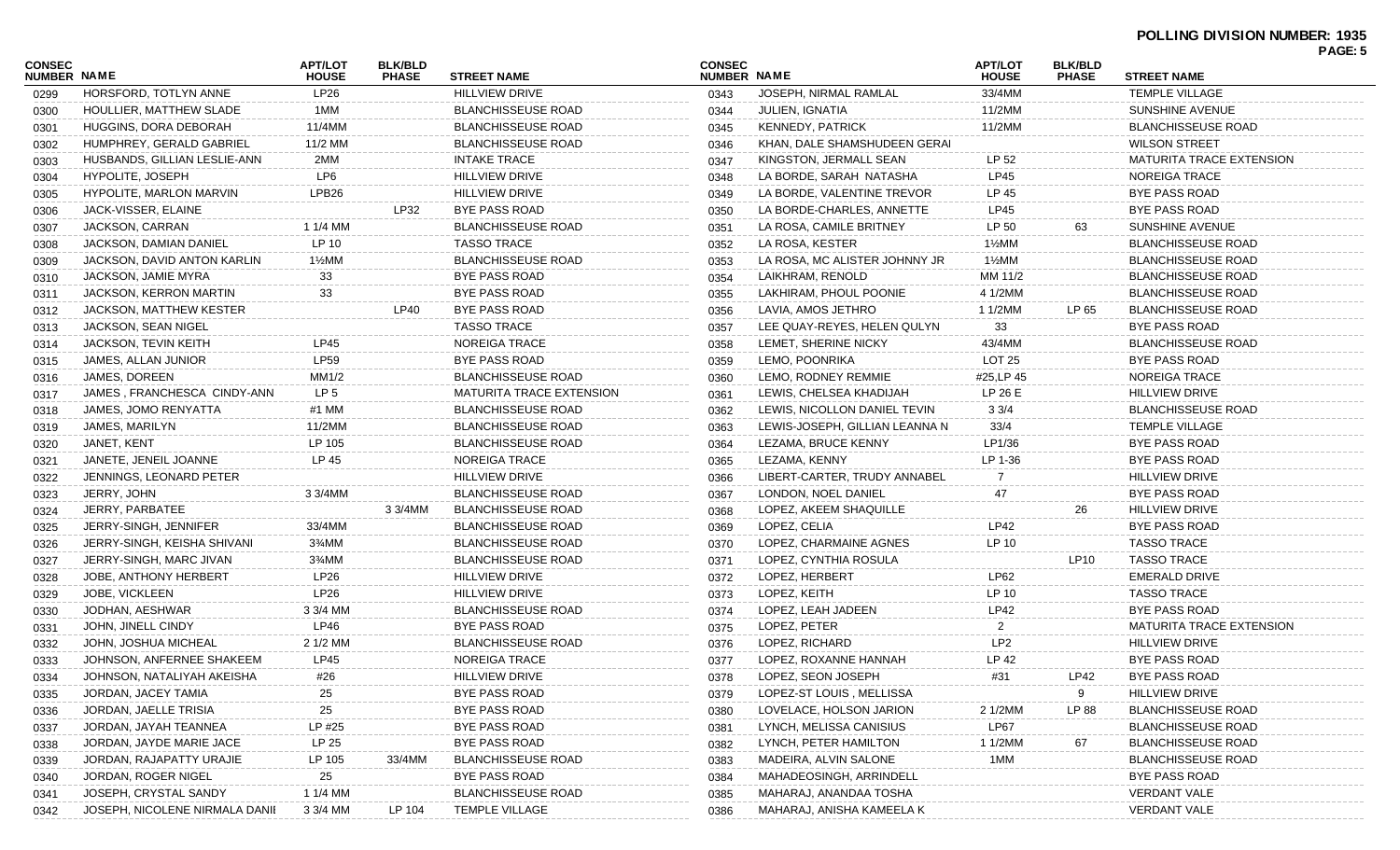| <b>CONSEC</b><br><b>NUMBER NAME</b> |                               | APT/LOT<br><b>HOUSE</b> | <b>BLK/BLD</b><br><b>PHASE</b> | <b>STREET NAME</b>        | <b>CONSEC</b><br>NUMBER NAME |                                | <b>APT/LOT</b><br><b>HOUSE</b> | <b>BLK/BLD</b><br><b>PHASE</b> | <b>STREET NAME</b>              | . nul. v |
|-------------------------------------|-------------------------------|-------------------------|--------------------------------|---------------------------|------------------------------|--------------------------------|--------------------------------|--------------------------------|---------------------------------|----------|
| 0387                                | MAHARAJ, ANN MARIE            | 43/4MM                  |                                | <b>BLANCHISSEUSE ROAD</b> | 0431                         | METIVIER, RAEANNE SYDNEY       | LP 43                          |                                | <b>BYE PASS ROAD</b>            |          |
| 0388                                | MAHARAJ, DEOKIE SINTRA        | 43/4                    |                                | <b>BLANCHISSEUSE ROAD</b> | 0432                         | METIVIER, RHONDA CHRISTINE V   | LP43                           |                                | BYE PASS ROAD                   |          |
| 0389                                | MAHARAJ, GOWTAM BHAGWANDEE    | 5MM                     |                                | VERDANT VALE              | 0433                         | METIVIER, RICARDO KARIN CLINT  | LP 43                          |                                | <b>BYE PASS ROAD</b>            |          |
| 0390                                | MAHARAJ, JOSEPHINE BEATRICE   | 4                       |                                | <b>BLANCHISSEUSE ROAD</b> | 0434                         | METIVIER, SUSIE HANNAH         | <b>LP42</b>                    |                                | <b>BYE PASS ROAD</b>            |          |
| 0391                                | MAHARAJ, KAWALA BALMATEE      | 5MM                     |                                | VERDANT VALE              | 0435                         | METIVIER, VICTOR               |                                | LP43                           | BYE PASS ROAD                   |          |
| 0392                                | MAHARAJ, SACHIN TARESH        | 4 3/4MM                 |                                | VERDANT VALE              | 0436                         | METIVIER-PAPONETTE, CHRISTINE  | LP43                           |                                | BYE PASS ROAD                   |          |
| 0393                                | MAHARAJ, TRACEY PATRICE       | LP 26                   |                                | <b>BYE PASS ROAD</b>      | 0437                         | MOHAMMED, AZIM NASSER          | LP10                           |                                | <b>TASSO TRACE</b>              |          |
| 0394                                | MAHARAJ, VIJAYNAND            | MM43/4                  |                                | <b>BLANCHISSEUSE ROAD</b> | 0438                         | MOHAMMED, GINA HELEN-MARY      | 2 1/2 MM                       |                                | <b>BLANCHISSEUSE ROAD</b>       |          |
| 0395                                | MAHARAJ, VINDA D              |                         |                                | <b>VERDANT VALE</b>       | 0439                         | MOHAMMED, NIGEL RICHARD        | ML1                            |                                | <b>BLANCHISSEUSE ROAD</b>       |          |
| 0396                                | MAHARAJH, ANSANA              | 5MM                     |                                | <b>BLANCHISSEUSE ROAD</b> | 0440                         | MOOLCHAN, OMA                  | LOT 21                         | LP 7/3                         | WINDSOR HEIGHTS                 |          |
| 0397                                | MAHARAJH, ARI                 | 5MM                     |                                | <b>BLANCHISSEUSE ROAD</b> | 0441                         | MOONSAMMY, ANTHONY             | MM4                            |                                | <b>BLANCHISSEUSE ROAD</b>       |          |
| 0398                                | MAHARAJH, SUNILDATH           | 5MM                     |                                | <b>BLANCHISSEUSE ROAD</b> | 0442                         | MOONSAMMY, RITA BIPHEE         | MM4                            |                                | <b>BLANCHISSEUSE ROAD</b>       |          |
| 0399                                | MAHASE-RAMOUTAR, SEEMA        | 31/2MM                  |                                | <b>TEMPLE VILLAGE</b>     | 0443                         | MOOTILAL, SAHADEO              | LP 40/4                        |                                | <b>TASSO TRACE</b>              |          |
| 0400                                | MALCHAN, LUCINDA MARGARET     | LP34                    |                                | BYE PASS ROAD             | 0444                         | MORGAN, EDMUND ALFRED          | LP 57                          |                                | BYE PASS ROAD                   |          |
| 0401                                | MALCHAN, RAYMOND VINCENT      | 3 1/2MM                 |                                | <b>BLANCHISSEUSE ROAD</b> | 0445                         | NEDD-BABB, AVRIL LORINANA C    | 86 G                           |                                | CAMBOULAY BOULEVARD             |          |
| 0402                                | MALCHAN, SERIAH OLIVIA        | 11/4MM                  | LP 34                          | <b>BLANCHISSEUSE ROAD</b> | 0446                         | NERO, MALIQUE STEVEN DYLAN     | LP6                            |                                | <b>MATURITA TRACE EXTENSION</b> |          |
| 0403                                | MALCHAN, ZACHARY SANCTRAN     | 11/2MM                  |                                | <b>BLANCHISSEUSE ROAD</b> | 0447                         | NERO-PETERS, CAROLYN MARGRE    | UNIT <sub>7</sub>              | BLDG 17                        | CARINA GARDENS                  |          |
| 0404                                | MANNETTE, ANTHONY             | $MM1\frac{1}{2}$        |                                | <b>BLANCHISSEUSE ROAD</b> | 0448                         | NIXON, EUCIEF ELWIN JR         |                                |                                | <b>WINDSOR HEIGHTS</b>          |          |
| 0405                                | MANNETTE, MIRIAM              | 11/2MM                  |                                | <b>BLANCHISSEUSE ROAD</b> | 0449                         | NIXON, EVERETT SHELDON         |                                |                                | <b>WINDSOR HEIGHTS</b>          |          |
| 0406                                | MANSANO, DENISE               | LP <sub>8</sub>         |                                | <b>TASSO TRACE</b>        | 0450                         | NIXON, LEONORA                 |                                |                                | <b>WINDSOR HEIGHTS</b>          |          |
| 0407                                | MARAJ, JAIRAM SITA RAM        | #14                     |                                | AROUBABA AVENUE           | 0451                         | NOREIGA, HENRY                 | 6 1/2MM                        |                                | LALAJA ROAD                     |          |
| 0408                                | MARAJ, SARWAN                 | #14                     |                                | <b>WINDSOR HEIGHTS</b>    | 0452                         | NOREIGA, RUTH ROSANA           |                                |                                | <b>BYE PASS ROAD</b>            |          |
| 0409                                | MARCANO, CHRISTEE             | LP26                    |                                | <b>HILLVIEW DRIVE</b>     | 0453                         | OSOUNA, ERICA VANESSA          | LOT <sub>21</sub>              |                                | BYE PASS ROAD                   |          |
| 0410                                | MARCHAN, JANELLE BERNADETTE   | LP32                    |                                | BYE PASS ROAD             | 0454                         | OTTLEY, CHRISTOPHER RICHARD    | 8                              |                                | WINDSOR HEIGHTS                 |          |
| 0411                                | MARCOVICHE, PHILLIP ANTHONY L | 20                      |                                | <b>BYE PASS ROAD</b>      | 0455                         | OTTLEY, REBECCA LAURA CATHER   | #8                             |                                | AROUBABA AVENUE                 |          |
| 0412                                | MARSH, LISA AMANA             | 15                      |                                | <b>HILLVIEW DRIVE</b>     | 0456                         | OTTLEY, RICHARD SHAWN          | LOT <sub>8</sub>               |                                | <b>WINDSOR HEIGHTS</b>          |          |
| 0413                                | MARTIN, TERI MIRIAM           | LP 62                   |                                | <b>EMERALD DRIVE</b>      | 0457                         | PAIPLAL BHAWANIE, ROSEMARIE S  | 41/2                           | <b>LP22</b>                    | <b>VERDANT VALE</b>             |          |
| 0414                                | MATABAR, ANTHONY              | 11/2MM                  |                                | SUNSHINE AVENUE           | 0458                         | PANTIN, KERRY MELICIA          | #32                            |                                | BYE PASS ROAD                   |          |
| 0415                                | MATABAR, FRANCISCA            | 11/2MM                  |                                | SUNSHINE AVENUE           | 0459                         | PAPONETTE, FABIAN              | LP43                           |                                | <b>BYE PASS ROAD</b>            |          |
| 0416                                | MATHARU, JOAN                 | 14                      |                                | <b>WINDSOR HEIGHTS</b>    | 0460                         | PAPONETTE, LLUS JEAN-PIERRE    | LP 43                          |                                | BYE PASS ROAD                   |          |
| 0417                                | MAYERS, CIDEL SHILING         | LP 33                   |                                | BYE PASS ROAD             | 0461                         | PAPONETTE, LUKE SEBASTIAN      | <b>LP A42</b>                  |                                | BYE PASS ROAD                   |          |
| 0418                                | MC EWEN, ANITA                | LP42                    |                                | <b>BYE PASS ROAD</b>      | 0462                         | PAPONETTE, MELANIE KRISTY PATI | LP43                           |                                | <b>BYE PASS ROAD</b>            |          |
| 0419                                | MC EWEN, DANA LOU             | <b>LP42</b>             |                                | <b>BYE PASS ROAD</b>      | 0463                         | PATRONG, MARJORIE              | <b>LP45</b>                    |                                | BYE PASS ROAD                   |          |
| 0420                                | MC EWEN, ELLISICA             | 31                      |                                | BYE PASS ROAD             | 0464                         | PATTERSON, HENRY               | LP26                           |                                | BYE PASS ROAD                   |          |
| 0421                                | MC EWEN, MELISSA              | <b>LP42</b>             |                                | <b>BYE PASS ROAD</b>      | 0465                         | PATTERSON, MAUREEN ANN         | <b>LP26</b>                    |                                | BYE PASS ROAD                   |          |
| 0422                                | MC EWEN, MICHELLE RIA         | LP31                    |                                | BYE PASS ROAD             | 0466                         | PATTERSON, PAUL LAWRENCE       |                                |                                | <b>HILLVIEW DRIVE</b>           |          |
| 0423                                | MC KENZIE, STEPHANIE LAUREN E |                         |                                | <b>MARCUS PARK</b>        | 0467                         | PATTERSON, SHELDON CLIVE       | LP26                           |                                | <b>HILLVIEW DRIVE</b>           |          |
| 0424                                | MEDINA, MARCELLA TRICIA       | 2 MM                    |                                | <b>INTAKE TRACE</b>       | 0468                         | PAUL, ERROL                    | LP26                           |                                | HILLVIEW DRIVE                  |          |
| 0425                                | METIVIER, FELICIA CHERYL      | 2 3/4MM                 |                                | <b>BLANCHISSEUSE ROAD</b> | 0469                         | PEREIRA, ABIGAIL FELICITY      | 1½MM                           | LP66                           | <b>BLANCHISSEUSE ROAD</b>       |          |
| 0426                                | METIVIER, FIDELIS             | LP43                    |                                | <b>BYE PASS ROAD</b>      | 0470                         | PEREIRA, CLARION ALISSA        | 1 1/2MM                        | LP 60                          | <b>BLANCHISSEUSE ROAD</b>       |          |
| 0427                                | METIVIER, JADE KIMBERLY       | LP42                    |                                | BYE PASS ROAD             | 0471                         | PEREIRA, CLAYTON ANTHONY       | LP60 MM1½                      |                                | <b>BLANCHISSEUSE ROAD</b>       |          |
| 0428                                | METIVIER, KEISHA MARIA        | LP42                    |                                | BYE PASS ROAD             | 0472                         | PERREIRA, BERNICE              | LP 60                          |                                | <b>BLANCHISSEUSE ROAD</b>       |          |
| 0429                                | METIVIER, LA TOYA JULIA       | LP42                    |                                | <b>BYE PASS ROAD</b>      | 0473                         | PETERS, BERTRAND               | <b>LOT 1-2</b>                 |                                | <b>WINDSOR HEIGHTS</b>          |          |
| 0430                                | METIVIER, PASCALL             |                         | LP42                           | <b>BYE PASS ROAD</b>      | 0474                         | PETERS, MARQUIS STEPHEN        | LP 38                          |                                | <b>BYE PASS ROAD</b>            |          |
|                                     |                               |                         |                                |                           |                              |                                |                                |                                |                                 |          |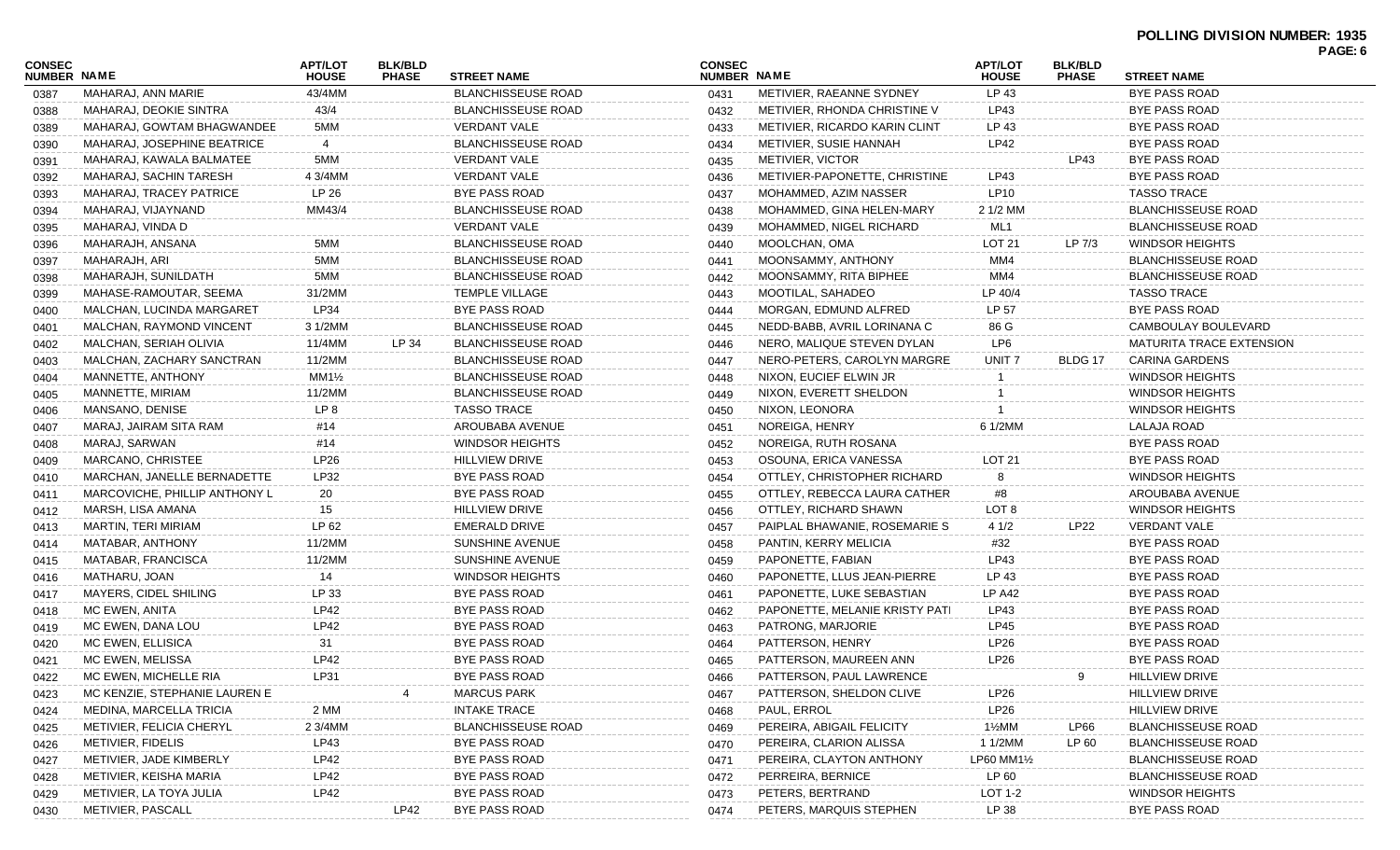| CONSEC<br><b>NUMBER NAME</b> |                               | <b>APT/LOT</b><br><b>HOUSE</b>   | <b>BLK/BLD</b><br><b>PHASE</b> | <b>STREET NAME</b>        | <b>CONSEC</b><br>NUMBER NAME |                               | <b>APT/LOT</b><br><b>HOUSE</b> | <b>BLK/BLD</b><br><b>PHASE</b> | <b>STREET NAME</b>        | . UU. 1 |
|------------------------------|-------------------------------|----------------------------------|--------------------------------|---------------------------|------------------------------|-------------------------------|--------------------------------|--------------------------------|---------------------------|---------|
| 0475                         | PETERSON, NEALL JEAN          | 11/2MM                           |                                | <b>BLANCHISSEUSE ROAD</b> | 0519                         | RAMDASS, DEONATH              | MM41/2                         |                                | <b>BLANCHISSEUSE ROAD</b> |         |
| 0476                         | PETERSON, TAMARA TENELLE TRA  | 1 1/2 MM                         |                                | <b>BLANCHISSEUSE ROAD</b> | 0520                         | RAMDASS, DOOLARA              | 33/4MM                         |                                | BLANCHISSEUSE ROAD        |         |
| 0477                         | PETERSON, TERRON              | 1 1/2MM                          |                                | <b>BLANCHISSEUSE ROAD</b> | 0521                         | RAMDASS, HEMRAJ               | MM3 3/4                        |                                | TEMPLE VILLAGE            |         |
| 0478                         | PETERSON, TWYLA JEAN CAESAR   | 1 1/2MM                          | LP 71                          | <b>BLANCHISSEUSE ROAD</b> | 0522                         | RAMDASS, JUSTINA              |                                |                                | VERDANT VALE              |         |
| 0479                         | PHILIP, RUFENA                | MM 11/2                          |                                | <b>BLANCHISSEUSE ROAD</b> | 0523                         | RAMDASS, LATCHMAN             | 33/4MM                         |                                | <b>VERDANT VALE</b>       |         |
| 0480                         | PIERRE, AGNES                 | 17                               | LP 45                          | <b>NOREIGA TRACE</b>      | 0524                         | RAMDASS, LOMAS                | 4 1/2 MM                       |                                | <b>VERDANT VALE</b>       |         |
| 0481                         | PIERRE, BEENA CHANTEL         | LP#12B                           |                                | <b>TASSO TRACE</b>        | 0525                         | RAMDASS, MALTINA              | LP <sub>5</sub>                |                                | <b>VERDANT VALE</b>       |         |
| 0482                         | PIERRE, DARREON ALEX          | LP 63                            |                                | <b>SUNSHINE AVENUE</b>    | 0526                         | RAMDASS, PRIMCHAN             |                                | 3 3/4MM                        | VERDANT VALE              |         |
| 0483                         | PIERRE, NICHOLAS MATTHEW      | LP45                             |                                | <b>NOREIGA TRACE</b>      | 0527                         | RAMDASS, SHYANA ANJILINA      | 3 3/4MM                        |                                | <b>TEMPLE VILLAGE</b>     |         |
| 0484                         | PIERRE, PETER                 |                                  | LP 12                          | <b>TASSO TRACE</b>        | 0528                         | RAMDASS, SIEU PERSAD          | $3\frac{3}{4}$ MM              |                                | <b>BLANCHISSEUSE ROAD</b> |         |
| 0485                         | PIERRE, RITA FERIA            | LP13                             |                                | <b>TASSO TRACE</b>        | 0529                         | RAMDASS, TARADAYE ROSHNI      | 3 3/4MM                        |                                | <b>TEMPLE VILLAGE</b>     |         |
| 0486                         | PLAZA, DARREN DON             | <b>LP48</b>                      |                                | <b>BYE PASS ROAD</b>      | 0530                         | RAMDASS, TEELUCK              |                                |                                | TEMPLE VILLAGE            |         |
| 0487                         | PLAZA, MARINA                 | <b>LP 44F</b>                    |                                | NOREIGA TRACE             | 0531                         | RAMDEEN, EUSEBIUS             | MM 21/2                        |                                | <b>BLANCHISSEUSE ROAD</b> |         |
| 0488                         | PLAZA, MONIQUE VICTORIA       | #33                              |                                | NOREIGA TRACE             | 0532                         | RAMDEEN, FAY                  | LP119                          |                                | <b>VERDANT VALE</b>       |         |
| 0489                         | PLAZA, RANDY JERVIN           |                                  |                                | <b>BYE PASS ROAD</b>      | 0533                         | RAMDEEN, JASON DARREN         | MM11/2                         |                                | BLANCHISSEUSE ROAD        |         |
| 0490                         | PLAZA, RIA JOLENE RACHEL      | LP45                             |                                | <b>BYE PASS ROAD</b>      | 0534                         | RAMDEEN, MICHELLE HARDAYE     | MM4                            |                                | <b>VERDANT VALE</b>       |         |
| 0491                         | PLAZA, RICHARD LENNARD        | LP39                             |                                | <b>BYE PASS ROAD</b>      | 0535                         | RAMDEEN, RAMNARINE            | 41/2MM                         |                                | BLANCHISSEUSE ROAD        |         |
| 0492                         | PLAZA, RYAN JEFFREY           | 33                               |                                | NOREIGA TRACE             | 0536                         | RAMDEEN, RANJAN               | LP 115                         |                                | <b>VERDANT VALE</b>       |         |
| 0493                         | PLAZA, VICTOR                 |                                  |                                | <b>BYE PASS ROAD</b>      | 0537                         | RAMDEEN, SHEEVAA SHEVAUGHN    |                                |                                | VERDANT VALE              |         |
| 0494                         | PLAZA, WILLIS DEON            | 33                               |                                | <b>NOREIGA TRACE</b>      | 0538                         | RAMDEEN, SIMONE PORTIA        | 11/2MM                         |                                | <b>BLANCHISSEUSE ROAD</b> |         |
| 0495                         | PLAZA-CLUNIS, THERESA CLAUDIA | LP33                             |                                | <b>BYE PASS ROAD</b>      | 0539                         | RAMDEEN, USHA NANDANIE        | 4MM                            |                                | <b>VERDANT VALE</b>       |         |
| 0496                         | POYER-AUSTIN, GLORIA CYNTHIA  | 4                                |                                | <b>WINDSOR HEIGHTS</b>    | 0540                         | RAMJATTAN, GLENDA             | $1\frac{1}{2}$ MM              |                                | SUNSHINE AVENUE           |         |
| 0497                         | QUINTERO, ZITA                | 4MM                              |                                | LALAJA ROAD               | 0541                         | RAMJOHN, ILEAN                | MM 11/2                        |                                | BLANCHISSEUSE ROAD        |         |
| 0498                         | RADIX, ALANA MARIA            | 11/2ML                           |                                | <b>BLANCHISSEUSE ROAD</b> | 0542                         | RAMLAL, ADENA D'VALLA         | 4MM                            |                                | <b>BLANCHISSEUSE ROAD</b> |         |
| 0499                         | RADIX, CHARLES                | MM11/2                           |                                | <b>BLANCHISSEUSE ROAD</b> | 0543                         | RAMLAL, ANIL SUNIL            | 33/4 M M                       |                                | <b>BLANCHISSEUSE ROAD</b> |         |
| 0500                         | RADIX, JASON                  | 11/2MM                           |                                | <b>BLANCHISSEUSE ROAD</b> | 0544                         | RAMLAL, ASHA                  | 33/4MM                         |                                | <b>BLANCHISSEUSE ROAD</b> |         |
| 0501                         | RADIX, RICHARD DWAIN          | 1½ MM                            |                                | <b>BLANCHISSEUSE ROAD</b> | 0545                         | RAMLAL, BALDEO BALDAT         | MM33/4                         |                                | VERDANT VALE              |         |
| 0502                         | RAJOO, DARREN SACHIN          | 4MM                              |                                | <b>BLANCHISSEUSE ROAD</b> | 0546                         | RAMLAL, BRANDON VISHAL        | 3 % MM                         |                                | <b>TEMPLE VILLAGE</b>     |         |
| 0503                         | RAJOO, REYNOLD MAHABIR        | 4 <sup>/</sup> / <sub>2</sub> MM |                                | <b>BLANCHISSEUSE ROAD</b> | 0547                         | RAMLAL, DAVE                  | 1½ MM                          | LP <sub>2</sub>                | <b>BLANCHISSEUSE ROAD</b> |         |
| 0504                         | RAJOO, SARAH REKHAA           | 4MM                              |                                | <b>BLANCHISSEUSE ROAD</b> | 0548                         | RAMLAL, DEODATH               | 3 3/4 MM                       |                                | <b>TEMPLE VILLAGE</b>     |         |
| 0505                         | RAMBARAN, AVITA MALA MONA     | LP108                            |                                | <b>VERDANT VALE</b>       | 0549                         | RAMLAL, HEMENT                | 3 % MM                         |                                | <b>TEMPLE VILLAGE</b>     |         |
| 0506                         | RAMBARAN, BHARAT              | 5MM                              |                                | <b>BLANCHISSEUSE ROAD</b> | 0550                         | RAMLAL, JOE SOOKDEO           | 4MM                            |                                | BLANCHISSEUSE ROAD        |         |
| 0507                         | RAMBARATH, JHAIMATIE          |                                  | 3 3/4MM                        | <b>BLANCHISSEUSE ROAD</b> | 0551                         | RAMLAL, JOGEE                 | 33/4MM                         |                                | <b>BLANCHISSEUSE ROAD</b> |         |
| 0508                         | RAMBARRAN-JAMES, ASHA         | LP 7                             | 101/2 MM                       | <b>BLANCHISSEUSE ROAD</b> | 0552                         | RAMLAL, KAMALDEO KASIE        | LP 50                          |                                | SUNSHINE AVENUE           |         |
| 0509                         | RAMCHARAN, JULIE ANN          | LP 113                           |                                | <b>VERDANT VALE</b>       | 0553                         | RAMLAL, LOCHAN                | MM 11/2                        |                                | <b>BLANCHISSEUSE ROAD</b> |         |
| 0510                         | RAMDASS, ABBIGAIL             | 33/4MM                           |                                | TEMPLE VILLAGE            | 0554                         | RAMLAL, MAHADAIE              |                                |                                | VERDANT VALE              |         |
| 0511                         | RAMDASS, ANNABELLE            |                                  | 3 3/4MM                        | <b>TEMPLE VILLAGE</b>     | 0555                         | RAMLAL, MAHASE                | 3%MM                           |                                | <b>VERDANT VALE</b>       |         |
| 0512                         | RAMDASS, BAHAGANDAYE          |                                  | $3\frac{3}{4}$ MM              | <b>TEMPLE VILLAGE</b>     | 0556                         | RAMLAL, MARILYN               | LP 114                         | 4MM                            | <b>BLANCHISSEUSE ROAD</b> |         |
| 0513                         | RAMDASS, BARRY                | MM33/4                           |                                | <b>BLANCHISSEUSE ROAD</b> | 0557                         | RAMLAL, NAKEISHA JOZANNE AYAN | 11/2MM                         |                                | <b>BLANCHISSEUSE ROAD</b> |         |
| 0514                         | RAMDASS, BHAMANDAYE           | 3 3/4MM                          |                                | <b>TEMPLE VILLAGE</b>     | 0558                         | RAMLAL, NYREL NATHANIEL       | <b>LP51</b>                    |                                | SUNSHINE AVENUE           |         |
| 0515                         | RAMDASS, BISSOON              | 41/2MM                           |                                | <b>TEMPLE VILLAGE</b>     | 0559                         | RAMLAL, PATRICIA GHETA        | 1½M                            |                                | SUNSHINE AVENUE           |         |
| 0516                         | RAMDASS, CHANROUTE            | 3/4MM                            |                                | <b>BLANCHISSEUSE ROAD</b> | 0560                         | RAMLAL, PAULINA               | 11/2MM                         |                                | <b>BLANCHISSEUSE ROAD</b> |         |
| 0517                         | RAMDASS, CHARAN               | MM33/4                           |                                | <b>BLANCHISSEUSE ROAD</b> | 0561                         | RAMLAL, ROHINI JOGIE          | 3¾MM                           |                                | TEMPLE VILLAGE            |         |
| 0518                         | RAMDASS, DANESH               | 41/2MM                           |                                | <b>BLANCHISSEUSE ROAD</b> | 0562                         | RAMLAL, ROODAL RUDOLPH        | MM 3 3/4                       |                                | TEMPLE VILLAGE            |         |
|                              |                               |                                  |                                |                           |                              |                               |                                |                                |                           |         |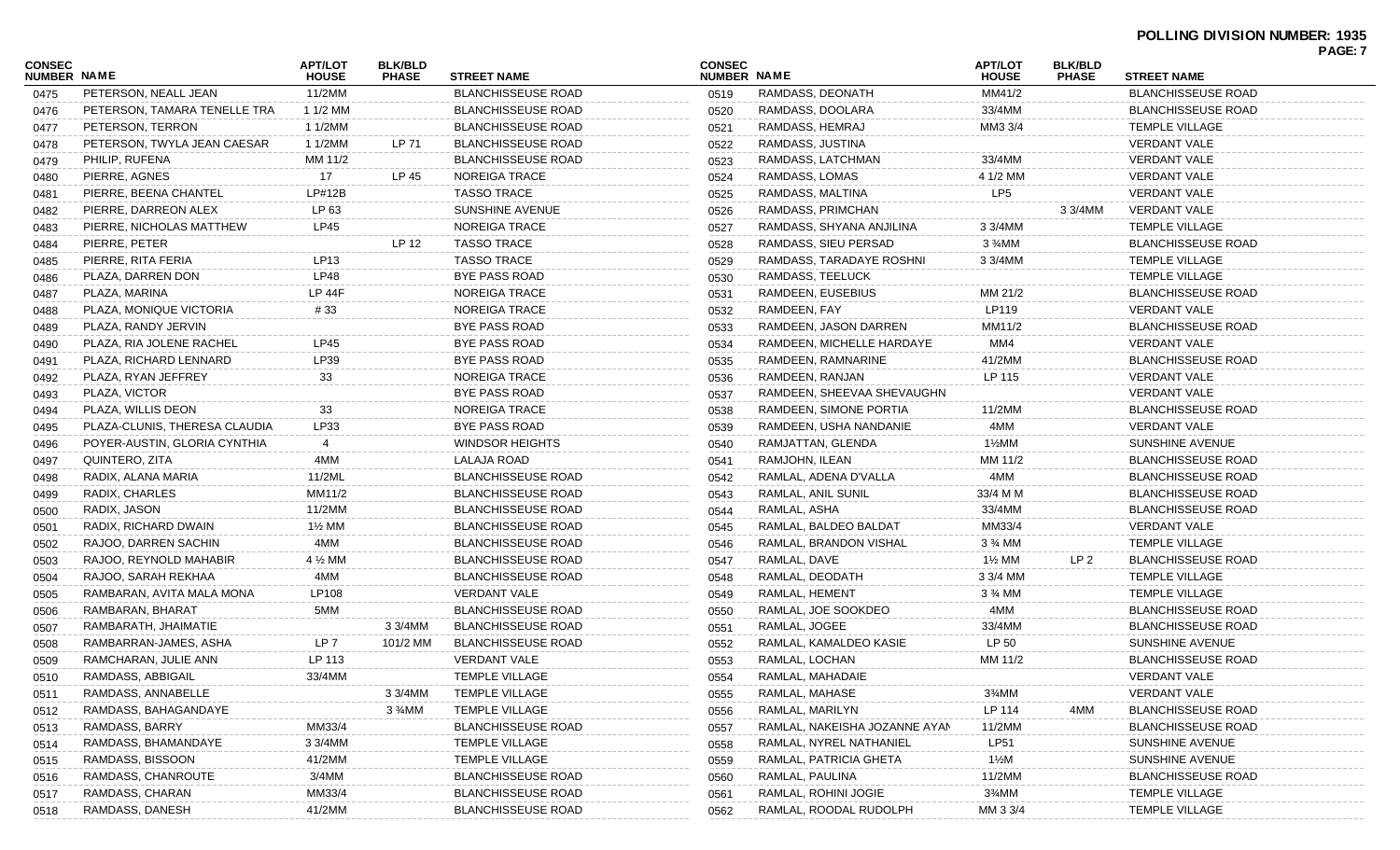| <b>CONSEC</b>      |                                | <b>APT/LOT</b> | <b>BLK/BLD</b> |                           | <b>CONSEC</b> |                               | <b>APT/LOT</b>    | <b>BLK/BLD</b> |                           |  |
|--------------------|--------------------------------|----------------|----------------|---------------------------|---------------|-------------------------------|-------------------|----------------|---------------------------|--|
| <b>NUMBER NAME</b> |                                | <b>HOUSE</b>   | <b>PHASE</b>   | <b>STREET NAME</b>        | NUMBER NAME   |                               | <b>HOUSE</b>      | <b>PHASE</b>   | <b>STREET NAME</b>        |  |
| 0563               | RAMLAL, SABITA GOOMTEAH        | <b>LP80</b>    |                | VERDANT VALE              | 0607          | RODRIGUEZ-VOTOR, URSULA DOTS  | LP 441            |                | <b>BYE PASS ROAD</b>      |  |
| 0564               | RAMLAL, SELWYN                 | 2MM            |                | <b>BLANCHISSEUSE ROAD</b> | 0608          | ROLLOCK, RYAN GABRIEL WILLIAM | 35                |                | <b>TASSO TRACE</b>        |  |
| 0565               | RAMLAL, SOONDARDAYE POYA D     | 3¾MM           |                | <b>BLANCHISSEUSE ROAD</b> | 0609          | ROOPLAL, ERROL                | <b>LP124A</b>     |                | <b>BLANCHISSEUSE ROAD</b> |  |
| 0566               | RAMLAL, SUBHASH                | 1 1/2MM        |                | <b>BLANCHISSEUSE ROAD</b> | 0610          | ROSALES, JOANNE E             |                   |                | <b>BYE PASS ROAD</b>      |  |
| 0567               | RAMLAL, VIDAL SHASTRI          | 4MM            |                | <b>BLANCHISSEUSE ROAD</b> | 0611          | SALINA, INGRID THERESA        | LP 43             |                | <b>BYE PASS ROAD</b>      |  |
| 0568               | RAMLAL, YOLANDA                | 33/4 MM        |                | <b>VERDANT VALE</b>       | 0612          | SAMARU, GREGORY               | LP53              |                | <b>BYE PASS ROAD</b>      |  |
| 0569               | RAMLAL-SIRJOO, JASODRA JANKIE  | 33/4MM         |                | <b>BLANCHISSEUSE ROAD</b> | 0613          | SAMARU, JULIE URSLIN          | LP28              |                | <b>WINDSOR HEIGHTS</b>    |  |
| 0570               | RAMOUTAR, AMELIA               | 3¾MM           |                | <b>BLANCHISSEUSE ROAD</b> | 0614          | SAMARU, KEITH GERARD SUBHASH  | HVBP5             |                | <b>WINDSOR HEIGHTS</b>    |  |
| 0571               | RAMOUTAR, ARNOLD ANEIL         | LP10           | 33/4MM         | <b>VERDANT VALE</b>       | 0615          | SAMARU, TALEAH                | LP28              |                | <b>WINDSOR HEIGHTS</b>    |  |
| 0572               | RAMOUTAR, DHANRAJEE SANCHAR    | 3 3/4MM        |                | <b>BLANCHISSEUSE ROAD</b> | 0616          | SAMARU, TERIN KHIJA           | LOT1&2            |                | <b>WINDSOR HEIGHTS</b>    |  |
| 0573               | RAMOUTAR, GABRIEL BISSOONDIAI  | 33/4MM         |                | <b>VERDANT VALE</b>       | 0617          | SAMARU, TIVA LEE              | LP28              |                | <b>WINDSOR HEIGHTS</b>    |  |
| 0574               | RAMOUTAR, JAIRAM               | 3%MM           |                | <b>BLANCHISSEUSE ROAD</b> | 0618          | SAMUEL-RAMLAL, CHERYL         | 11/2MM            |                | <b>BLANCHISSEUSE ROAD</b> |  |
| 0575               | RAMOUTAR, JAKE BEEMA           | 3 3/4MM        |                | <b>BLANCHISSEUSE ROAD</b> | 0619          | SANCHEZ, HAZEL CAESARIA       | LP46              |                | <b>BYE PASS ROAD</b>      |  |
| 0576               | RAMOUTAR, JASON AVINASH        | 3 1/2 MM       | LP C104        | <b>TEMPLE VILLAGE</b>     | 0620          | SANDIFORD, ANN MARIE GAIL     | LOT 16 C          |                | <b>WINDSOR HEIGHTS</b>    |  |
| 0577               | RAMOUTAR, JEROMY               | LP# 105        | 3 3/4M M       | <b>TEMPLE VILLAGE</b>     | 0621          | SANDIFORD, STEFFON JT         | LOT 16 C          |                | <b>WINDSOR HEIGHTS</b>    |  |
| 0578               | RAMOUTAR, JERRY PREM           | 4MM            | LP 102         | <b>TEMPLE VILLAGE</b>     | 0622          | SANDY, CHRYSTAL JENNIFER      |                   |                | LALAJA ROAD               |  |
| 0579               | RAMOUTAR, JOANN                | LP100          |                | <b>VERDANT VALE</b>       | 0623          | SARAN, SHERYL                 | 3½MM              |                | <b>BLANCHISSEUSE ROAD</b> |  |
| 0580               | RAMOUTAR, JUDY                 | 33/4MM         |                | <b>BLANCHISSEUSE ROAD</b> | 0624          | SCOTT, ISAIAH TAREEQ TRASEAN  | LP26              |                | <b>BYE PASS ROAD</b>      |  |
| 0581               | RAMOUTAR, KALAIN               | MM 33/4        |                | <b>TEMPLE VILLAGE</b>     | 0625          | SCOTT, KARRIE CHEYENNE        | LP B 26           |                | <b>HILLVIEW DRIVE</b>     |  |
| 0582               | RAMOUTAR, LALMAN               | 3%MM           |                | <b>BLANCHISSEUSE ROAD</b> | 0626          | <b>SCOTT, SHAUN GLEN</b>      | LP26              |                | <b>BYE PASS ROAD</b>      |  |
| 0583               | RAMOUTAR, LECHME               | 31/2MM         |                | <b>BLANCHISSEUSE ROAD</b> | 0627          | SEALES, MELISSA               | <b>LP 45C</b>     |                | <b>NOREIGA TRACE</b>      |  |
| 0584               | RAMOUTAR, LISA TRICIA          | LP100          |                | <b>BLANCHISSEUSE ROAD</b> | 0628          | SEALEY, KIMBERLY CORRINA      | 1½MM              |                | <b>WILSON STREET</b>      |  |
| 0585               | RAMOUTAR, NICHOLAS             | LP 100         |                | <b>BLANCHISSEUSE ROAD</b> | 0629          | SEDENO, ANDREA LYNDELL        | 3MM LP92          |                | <b>BLANCHISSEUSE ROAD</b> |  |
| 0586               | RAMOUTAR, NICK                 | 3⁄4MM          | LP #100        | <b>BLANCHISSEUSE ROAD</b> | 0630          | SEERAJ, NIKHIL VIMAL          | 4 3/4MM           |                | <b>BLANCHISSEUSE ROAD</b> |  |
| 0587               | RAMOUTAR, RAMRAJIE             |                | 3 1/2MM        | <b>TEMPLE VILLAGE</b>     | 0631          | SEERAJ, NISHAD VED            | 4 3/4MM           |                | <b>BLANCHISSEUSE ROAD</b> |  |
| 0588               | RAMOUTAR, RICHARD SONAR        | LP100          |                | <b>VERDANT VALE</b>       | 0632          | SEERAJ, SHASTRI               |                   |                | <b>VERDANT VALE</b>       |  |
| 0589               | RAMOUTAR, SHERRY INDRA         | 33/4           |                | <b>BLANCHISSEUSE ROAD</b> | 0633          | SEERAJ, VALMIKI VIJAY         | 4 3/4MM           |                | <b>BLANCHISSEUSE ROAD</b> |  |
| 0590               | RAMOUTAR, SIDRAM               | 3 3/4MM        |                | <b>BLANCHISSEUSE ROAD</b> | 0634          | SIMMONS-METIVIER, BEVERLY C   | 43                |                | <b>BYE PASS ROAD</b>      |  |
| 0591               | RAMOUTAR, SOOKDEO              | 31/2MM         |                | <b>BLANCHISSEUSE ROAD</b> | 0635          | SINANAN, DEVINDRA             | MM 43/4           |                | <b>BLANCHISSEUSE ROAD</b> |  |
| 0592               | RAMOUTAR-FARRIER, SHAMILA T    | LP 103         |                | <b>BLANCHISSEUSE ROAD</b> | 0636          | SINANAN, KAMAL                |                   |                | <b>VERDANT VALE</b>       |  |
| 0593               | RAMPAUL, CORDEL JEROME E       | 2MM            |                | <b>INTAKE TRACE</b>       | 0637          | SINANAN, RENUKA               | 43/4MM            |                | <b>BLANCHISSEUSE ROAD</b> |  |
| 0594               | RAMSAMOOJ, SHANTEL MARSHA      | #42            |                | <b>BYE PASS ROAD</b>      | 0638          | SINANAN, ROBINDRA             | 43/4MM            |                | <b>BLANCHISSEUSE ROAD</b> |  |
| 0595               | RENNIE, ALBERT                 | LP29           |                | <b>BYE PASS ROAD</b>      | 0639          | SINGH, ANTHONY GABRIEL        | LP 46             | #41            | <b>BYE PASS ROAD</b>      |  |
| 0596               | RENNIE, AMIRA                  | 29             |                | <b>BYE PASS ROAD</b>      | 0640          | SINGH, BHARNMATI EDHAN        | $1\frac{1}{2}$ MM |                | <b>BLANCHISSEUSE ROAD</b> |  |
| 0597               | RENNIE, CHELSEA CLOWDA         | LP 33          |                | <b>BYE PASS ROAD</b>      | 0641          | SINGH, DOODNATH               |                   | 4MM            | <b>VERDANT VALE</b>       |  |
| 0598               | RENNIE, QUILA BRENDA           | LP29           |                | BYE PASS ROAD             | 0642          | SINGH, ERICA ELIZABETH        | <b>LP44</b>       |                | <b>BYE PASS ROAD</b>      |  |
| 0599               | RENNIE, RONALD                 | LP29           |                | <b>BYE PASS ROAD</b>      | 0643          | SINGH, SHELLY DEOKIE          |                   | 3 3/4MM        | <b>VERDANT VALE</b>       |  |
| 0600               | RENNIE, SYLVIA                 | LP29           |                | <b>BYE PASS ROAD</b>      | 0644          | SINGH-RAJOO, SOOKRAJEY        | 4MM               |                | <b>BLANCHISSEUSE ROAD</b> |  |
| 0601               | RICHARDS, STEPHEN              | 3MM            |                | <b>TRIP TRACE</b>         | 0645          | SINGH-RAMLAL, HAYMATIE        | 11/2MM            |                | <b>BLANCHISSEUSE ROAD</b> |  |
| 0602               | ROBERTS, EDITH MIRIAM          | 1 1/2 MM       | LP 65          | <b>BLANCHISSEUSE ROAD</b> | 0646          | SINGH-ROOPLAL, PAULA          | MP41/2            |                | <b>BLANCHISSEUSE ROAD</b> |  |
| 0603               | ROBINSON, JOSEPH               |                |                | BYE PASS ROAD             | 0647          | SMITH, CYNTHIA                |                   |                | <b>HILLVIEW DRIVE</b>     |  |
| 0604               | RODRIGUEZ, ALEXANDER           |                |                | <b>INTAKE TRACE</b>       | 0648          | SOBERS, PETER CHRISTOPHER     | LP26              |                | <b>HILLVIEW DRIVE</b>     |  |
| 0605               | RODRIGUEZ, MACHELA HILARY      | LP 44          |                | <b>BYE PASS ROAD</b>      | 0649          | SOLOMON, FAUSTINA CYNTHIA     | MM11/2            |                | <b>BLANCHISSEUSE ROAD</b> |  |
| 0606               | RODRIGUEZ-CIPRIANI, ALICIA M M |                |                | <b>BYE PASS ROAD</b>      | 0650          | SOLOMON, GLEN SHELDON         | 11/2MM            |                | <b>BLANCHISSEUSE ROAD</b> |  |
|                    |                                |                |                |                           |               |                               |                   |                |                           |  |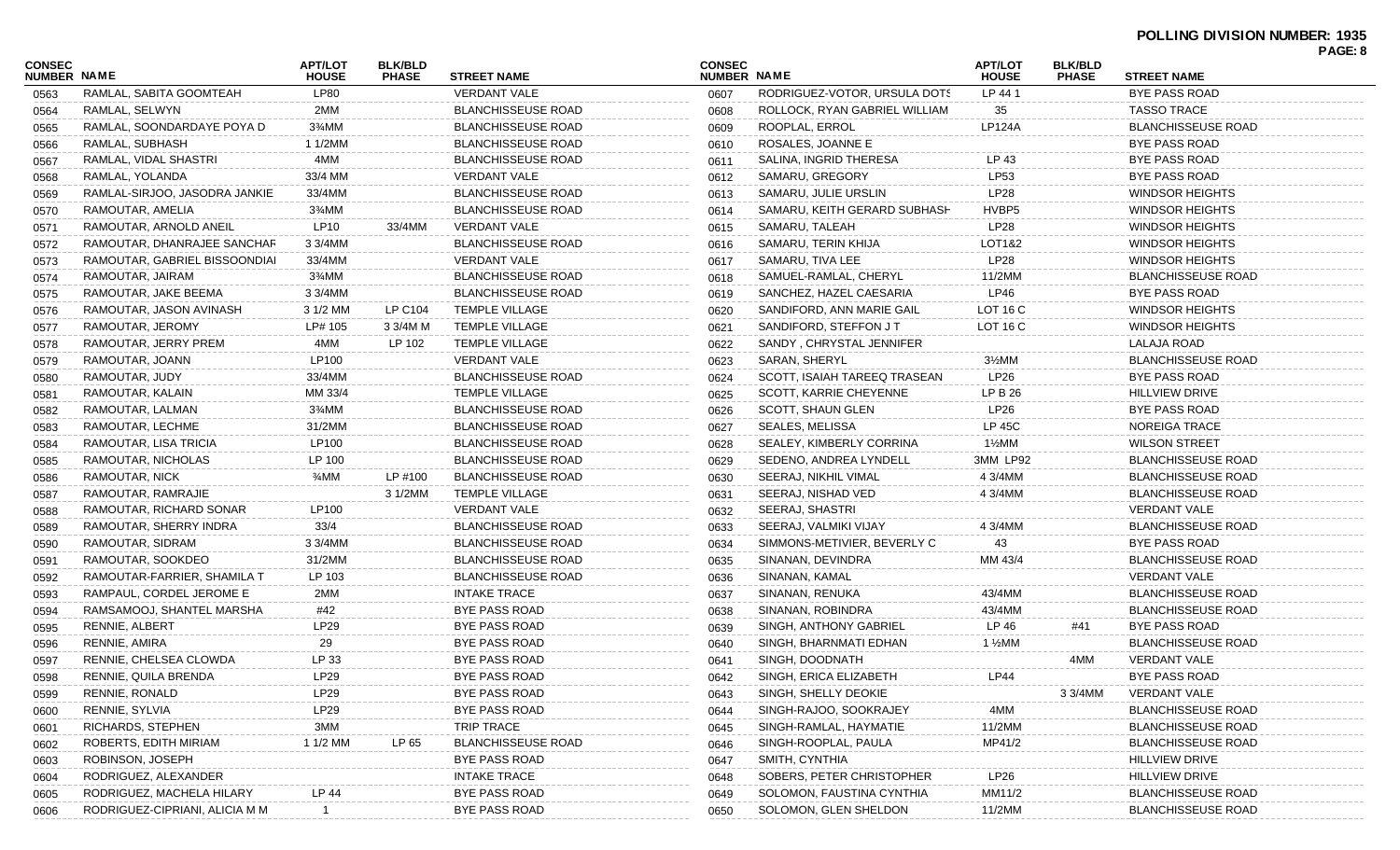| <b>CONSEC</b><br><b>NUMBER NAME</b> |                                  | <b>APT/LOT</b><br><b>HOUSE</b> | <b>BLK/BLD</b><br><b>PHASE</b> | <b>STREET NAME</b>        |
|-------------------------------------|----------------------------------|--------------------------------|--------------------------------|---------------------------|
| 0651                                | SOOKOO, BERNADETTE               | 5MM                            |                                | <b>BLANCHISSEUSE ROAD</b> |
| 0652                                | SPICER, JOHN ERIC                | LP 27                          |                                | <b>BYE PASS ROAD</b>      |
| 0653                                | SPICER, MARGARET                 | <b>LP27</b>                    |                                | <b>BYE PASS ROAD</b>      |
| 0654                                | SPICER, NICHOLAS RAYON ERIC      | <b>LP27</b>                    |                                | <b>BYE PASS ROAD</b>      |
| 0655                                | SPICER, RAYDEN JAY               | LP 27                          |                                | <b>BYE PASS ROAD</b>      |
| 0656                                | SPICER, RYAN                     | <b>LP27</b>                    |                                | <b>BYE PASS ROAD</b>      |
| 0657                                | SPROTT, NIKEISHA ANDREA          | 26                             |                                | <b>HILLVIEW DRIVE</b>     |
| 0658                                | ST CLAIR, SEANELLE MELIKA        | LP#46                          |                                | <b>BYE PASS ROAD</b>      |
| 0659                                | SULLIVAN, ABIGAIL LEANNA         | 2MM                            |                                | <b>INTAKE TRACE</b>       |
| 0660                                | SULLIVAN, CEDRON MAX             | 2MM                            |                                | <b>INTAKE TRACE</b>       |
| 0661                                | SULLIVAN, RACQUEL CAROLYN        | <b>LP75</b>                    |                                | <b>INTAKE TRACE</b>       |
| 0662                                | SULLIVAN, SHANNON KELLY          | LP 75                          |                                | <b>INTAKE TRACE</b>       |
| 0663                                | SUPERSAD, ADESH NARENDRA         | 41/4MM                         |                                | <b>BLANCHISSEUSE ROAD</b> |
| 0664                                | SUPERSAD, ANN KOONTIE            | 41/2MM                         |                                | <b>BLANCHISSEUSE ROAD</b> |
| 0665                                | SUPERSAD, SANJAY DISHON          | 4 %MM                          |                                | <b>BLANCHISSEUSE ROAD</b> |
| 0666                                | SUPERSAD, VISHNU                 | 41/4MM                         |                                | <b>BLANCHISSEUSE ROAD</b> |
| 0667                                | SURAJ, SHARMA                    | 4 3/4MM                        |                                | <b>VERDANT VALE</b>       |
| 0668                                | SURIJLAL-BALLOO, NATISHA         | LP 99                          | $3\frac{1}{2}$                 | <b>BLANCHISSEUSE ROAD</b> |
| 0669                                | SYLVESTER, HAZEL                 | MM 11/2                        |                                | <b>BLANCHISSEUSE ROAD</b> |
| 0670                                | SYLVESTER, RICARDO JUNIOR        | LP# 26                         |                                | <b>HILLVIEW DRIVE</b>     |
| 0671                                | SYLVESTER, RICHARD JOHN          | LP #26                         | LP10                           | <b>HILLVIEW DRIVE</b>     |
| 0672                                | THOMAS, TANYA TIFFANY            | LP 57                          |                                | <b>BLANCHISSEUSE ROAD</b> |
| 0673                                | THOMAS, TAUREL TOYA              | <b>LP56</b>                    |                                | <b>BLANCHISSEUSE ROAD</b> |
| 0674                                | THOMAS, TIMMY LINCOLN            | <b>LP56</b>                    |                                | <b>BYE PASS ROAD</b>      |
| 0675                                | THOMAS, TYRON TERRANCE           | LP 56                          |                                | <b>BLANCHISSEUSE ROAD</b> |
| 0676                                | TOUSSAINT, THOMAS MARK           |                                |                                | LALAJA ROAD               |
| 0677                                | TSOI-A-SUE, CAROL                | LP43                           |                                | <b>BYE PASS ROAD</b>      |
| 0678                                | VERAUL, CALVIN JUNIOR            |                                |                                | <b>BYE PASS ROAD</b>      |
| 0679                                | VIDAL-BRUSCO, IRENE              | LP 92                          |                                | <b>BLANCHISSEUSE ROAD</b> |
| 0680                                | VIDALE, DENISE                   | 96                             |                                | <b>BLANCHISSEUSE ROAD</b> |
| 0681                                | VIDALE-ENGLISH, LINDA            | LP 92                          |                                | <b>BLANCHISSEUSE ROAD</b> |
| 0682                                | <b>VINCENT, RYAN HAYDEN LUKE</b> | 26 D                           |                                | <b>HILLVIEW DRIVE</b>     |
| 0683                                | VOISIN, MARCUS DAMIAN            | 11/2MM                         |                                | <b>BLANCHISSEUSE ROAD</b> |
| 0684                                | <b>WALCOTT, GILBERT</b>          | LP8                            |                                | <b>HILLVIEW DRIVE</b>     |
| 0685                                | WALCOTT, GRACE KELLY             | LP8                            |                                | <b>HILLVIEW DRIVE</b>     |
| 0686                                | WALCOTT, VALENTINE               |                                | 8                              | <b>HILLVIEW DRIVE</b>     |
| 0687                                | WALLEN, CRYSTAL MICHELLE         | 6                              |                                | BYE PASS ROAD             |
| 0688                                | <b>WATSON, PETER</b>             | MM 11/2                        |                                | <b>BLANCHISSEUSE ROAD</b> |
| 0689                                | <b>WESTON, AISHA GAILANN</b>     | LOT <sub>1</sub>               |                                | CARINA GARDENS            |
| 0690                                | WILLIAMS, EMILY SHARON           | LP 45                          | 11/4 MM                        | <b>BLANCHISSEUSE ROAD</b> |
| 0691                                | WILLIAMS, NICOLE AGNES V         | 15                             |                                | <b>HILLVIEW DRIVE</b>     |
| 0692                                | WILLIAMS, NIGEL RYAN             | 11/2MM                         |                                | <b>BLANCHISSEUSE ROAD</b> |
| 0693                                | WILLS, ELSIE                     | 21/2MM                         |                                | <b>BLANCHISSEUSE ROAD</b> |
| 0694                                | WILLS, ORLANDO BRIAN             | 2 1/2MM                        |                                | <b>BLANCHISSEUSE ROAD</b> |
|                                     |                                  |                                |                                |                           |

| <b>CONSEC</b><br>NUMBER NAME |                              | <b>APT/LOT</b><br><b>HOUSE</b> | <b>BLK/BLD</b><br><b>PHASE</b> | <b>STREET NAME</b>        |
|------------------------------|------------------------------|--------------------------------|--------------------------------|---------------------------|
| 0695                         | WILSON, GLYNIS BIANCA SIMONE |                                | LP44/1A                        | NOREIGA TRACE             |
| 0696                         | WILSON, JOHN                 | MM 11/2                        |                                | <b>BLANCHISSEUSE ROAD</b> |
| 0697                         | <b>WILSON, ULRIC</b>         | 11/2MM                         |                                | <b>BLANCHISSEUSE ROAD</b> |
| 0698                         | WOODRUFFE, NICHOLAS RICHARD  | 1 1/2MM                        |                                | SUNSHINE AVENUE           |
| 0699                         | WREN, JOVAN ADRIAN PATRICK   | LOT 7                          | LP 45                          | BYE PASS ROAD             |
| 0700                         | WYLLIE. LYNETTE              | MM11/2                         |                                | <b>BLANCHISSEUSE ROAD</b> |
| 0701                         | WYLLIE. NICKISHA CHRISTINE   |                                | 11/2                           | <b>BLANCHISSEUSE ROAD</b> |